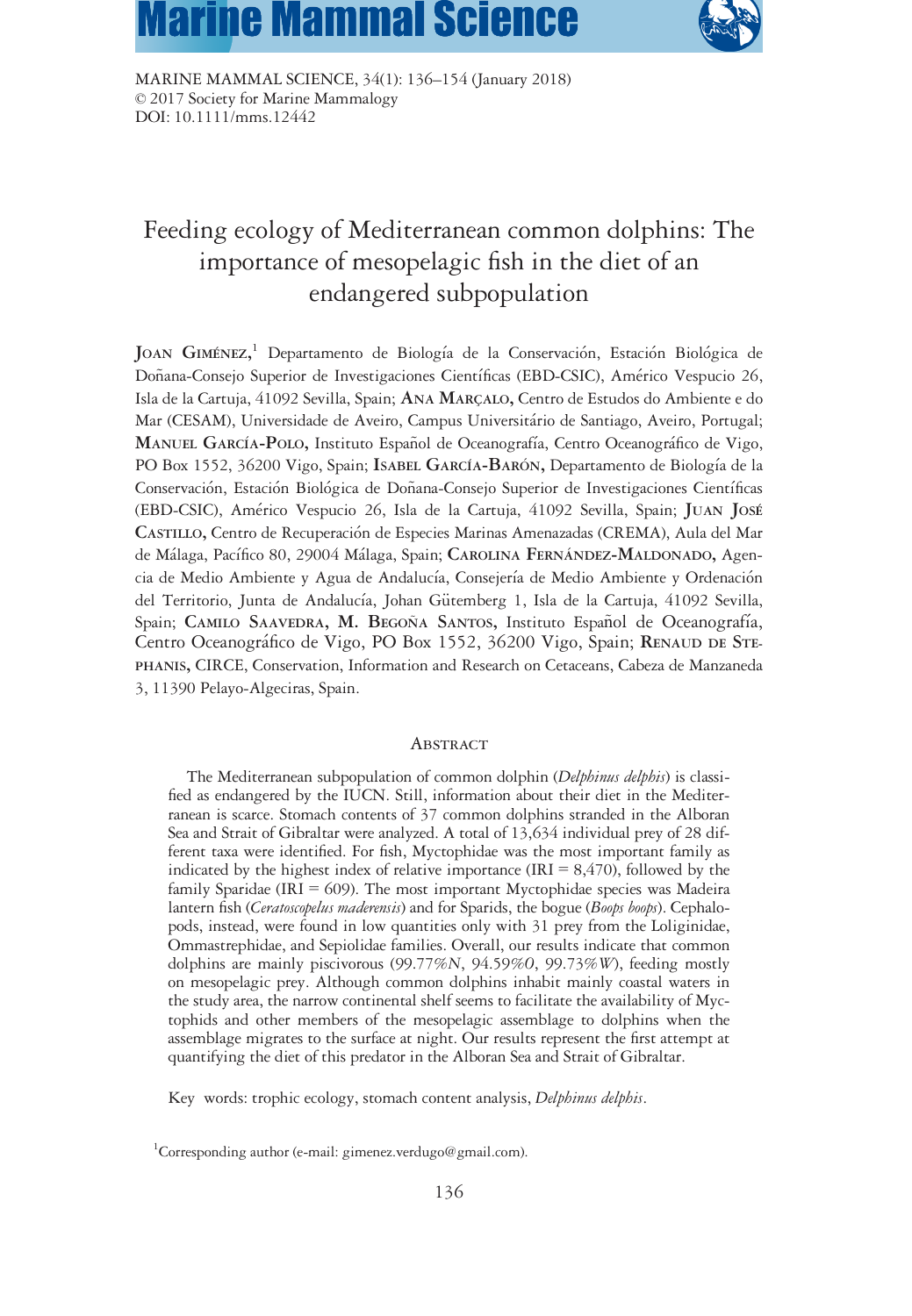The short-beaked common dolphin, *Delphinus delphis*, is one of the most abundant cetacean species in European waters (Perrin 2002, Cañadas and Hammond 2008), and once was also abundant and widespread all over the Mediterranean Sea (reviewed in Bearzi et al. 2003). However, in the 1970s, due to a dramatic decline in the Mediterranean, this subpopulation was classified as endangered and included in the IUCN Red List of Threatened Species. Currently, common dolphins are still relatively abundant in the Alboran Sea and the Strait of Gibraltar (19.428, 95% CI =  $15.277 - 22.804$ ) dolphins; Ca $\tilde{n}$ adas and Hammond 2008), while in the rest of the Mediterranean only sparse sightings of relict groups occur (Bearzi et al. 2003). The decline has been attributed to numerous factors, such as habitat degradation, pollution, climate change, and bycatch, but one of the main causes suggested is the reduced availability of their prey due to overfishing (Notarbartolo di Sciara and Gordon 1997, Bearzi et al. 2003).

In coastal areas, common dolphins feed mainly on small epipelagic, shoaling fish and some cephalopods (Silva 1999, Santos et al. 2004). In contrast, in oceanic areas they feed on species of the deep scattering layer, especially meso- and bathypelagic species, such as myctophids (Brophy et al. 2006, Pusineri et al. 2007). Traditionally, common dolphins have been considered opportunistic feeders (i.e., with their diet reflecting local prey abundance and availability; e.g., Evans 1994). Recently, it has been proposed that common dolphin display a preference for species with high calorific density (Meynier et al. 2008, Spitz et al. 2010a). Thus, two foraging strategies, i.e., selective predation (Meynier et al. 2008, Spitz et al. 2010) and opportunistic feeding (Collet 1981, Santos et al. 2013) may coexist in European common dolphins.

Information on the trophic ecology of common dolphins in the Mediterranean Sea is sparse. Here, animals seem to display relatively flexible feeding habits, with epipelagic and mesopelagic fish as preferred prey, but also with the consumption of some eurybathic cephalopod and crustacean species. European anchovy (Engraulis encrasicolus), European sardine (Sardina pilchardus), round sardinella (Sardinella aurita), and garpike (Belone belone) have been identified as main prey (Orsi Relini and Relini 1993, Boutiba and Abdelghani 1995, Cañadas and Sagarminaga 1996, Bearzi et al. 2003). It has been suggested that the striped dolphin (Stenella coeruleoalba) currently occupies the ecological niche of the common dolphin in almost all the Mediterranean Sea (Viale 1985), except in the Alboran Sea and some relict areas (Bearzi et al. 2003). Indeed, recent studies showed that the replacement hypothesis seems plausible because their isotopic niches are very similar and their habitats are contiguous (Gimenez et al. 2017). These studies suggested that this replacement may have occurred if conditions favoring striped dolphins but unfavorable for common dolphins became prevalent, as seen for other small cetaceans (Shane 1994, Kenney et al. 1996, Jefferson and Schiro 1997, Palka et al. 1997). Nevertheless, these authors highlight the fact that isotopic similarity is not always the result of trophic overlap, since the two dolphins species may be consuming different prey types with similar isotopic compositions, highlighting the need for both types of studies (i.e., isotopic studies and stomach content analyses) to clarify the potential overlap in diet and prey sizes between these two dolphin species.

The present study aims to provide the first quantitative analysis of stomach contents of common dolphins in their main area of distribution in the Mediterranean Sea (Alboran Sea and Strait of Gibraltar). Stomach content analyses provide dietary information with high taxonomical resolution compared with other techniques and the opportunity to infer the size spectrum of the prey eaten (Santos et al. 2013). Here, we present data on the overall diet composition and quantify the importance of different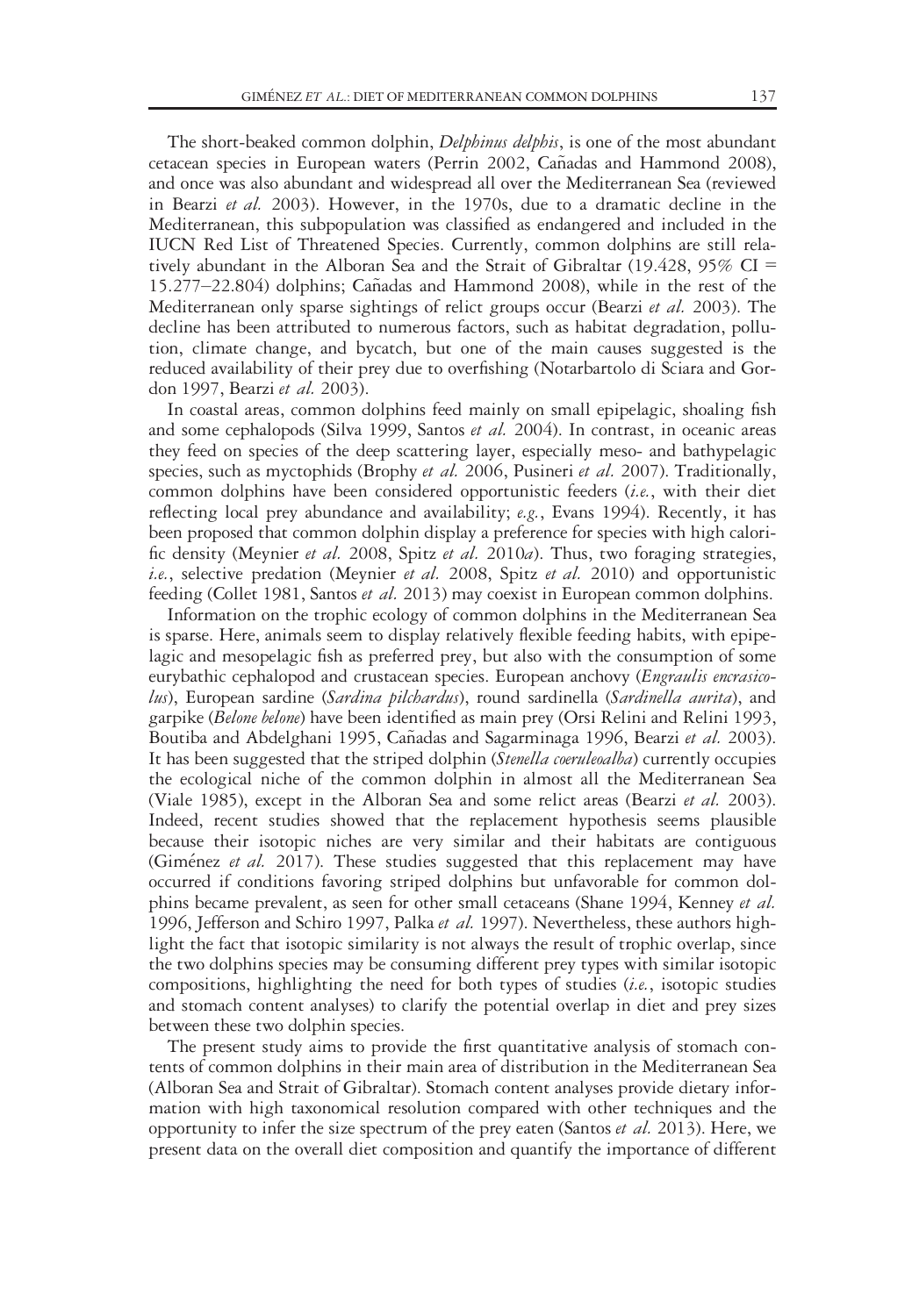prey species, and examine dietary variability in relation to dolphin size, year, sex, and day of the year. This information is needed to understand the trophic role of this endangered subpopulation.

#### **METHODS**

#### Stomach Content Collection and Characterization of Stranded Dolphins

Stomach contents of common dolphins were collected from stranded animals in the Strait of Gibraltar and the Alboran Sea (Fig. 1). Personnel of the stranding monitoring program coordinated by the regional government of Andalucía (southern Spain) were responsible for the examination of cetacean carcasses and the collection of samples. The program is run by experienced personnel from CEGMA (Centro de Gestión del Medio Marino Andaluz) and CREMA (Centro de Recuperación de Especies Marinas Amenazadas). Full necropsies were carried out whenever the condition of the animal allowed it (fresh to mildly decomposed animals), to establish health status and determine the cause of death. Otherwise, only basic information ( $e.g.,$  sex, total length, decomposition state) and a few samples were collected (e.g., muscle, teeth, skin, blubber, stomach contents) for further analysis. The whole stomach was collected and frozen for later examination at the laboratory. Stomachs were thawed and washed through a series of sieves of decreasing mesh diameter (1,000  $\mu$ m  $\rightarrow$  500  $\mu$ m  $\rightarrow$  300 µm) in order to separate, and retain, hard parts from the soft prey flesh. Cephalopod mandibles (beaks) were preserved in 70% ethanol, while fish otoliths and bones were stored dry. To characterize the sample of dolphins used in our study, we calculated the percentage of adult common dolphins. Due to the lack of studies on maturity at age/length of the Mediterranean common dolphin subpopulation, we used data from animals stranded and bycaught in the northeast Atlantic and Black Sea (Amaha 1994, Murphy and Rogan 2006). These studies indicated that female common dolphins attain sexual maturity at a mean length of about 201 cm and 170 cm, respectively, while for males, maturity was reached at 213 cm and 180 cm,



Figure 1. Map of southern Iberian Peninsula showing the stranding location of common dolphin specimens analysed in this study ( $n = 37$ ). Yellow = Alboran Sea samples, orange = Strait of Gibraltar samples.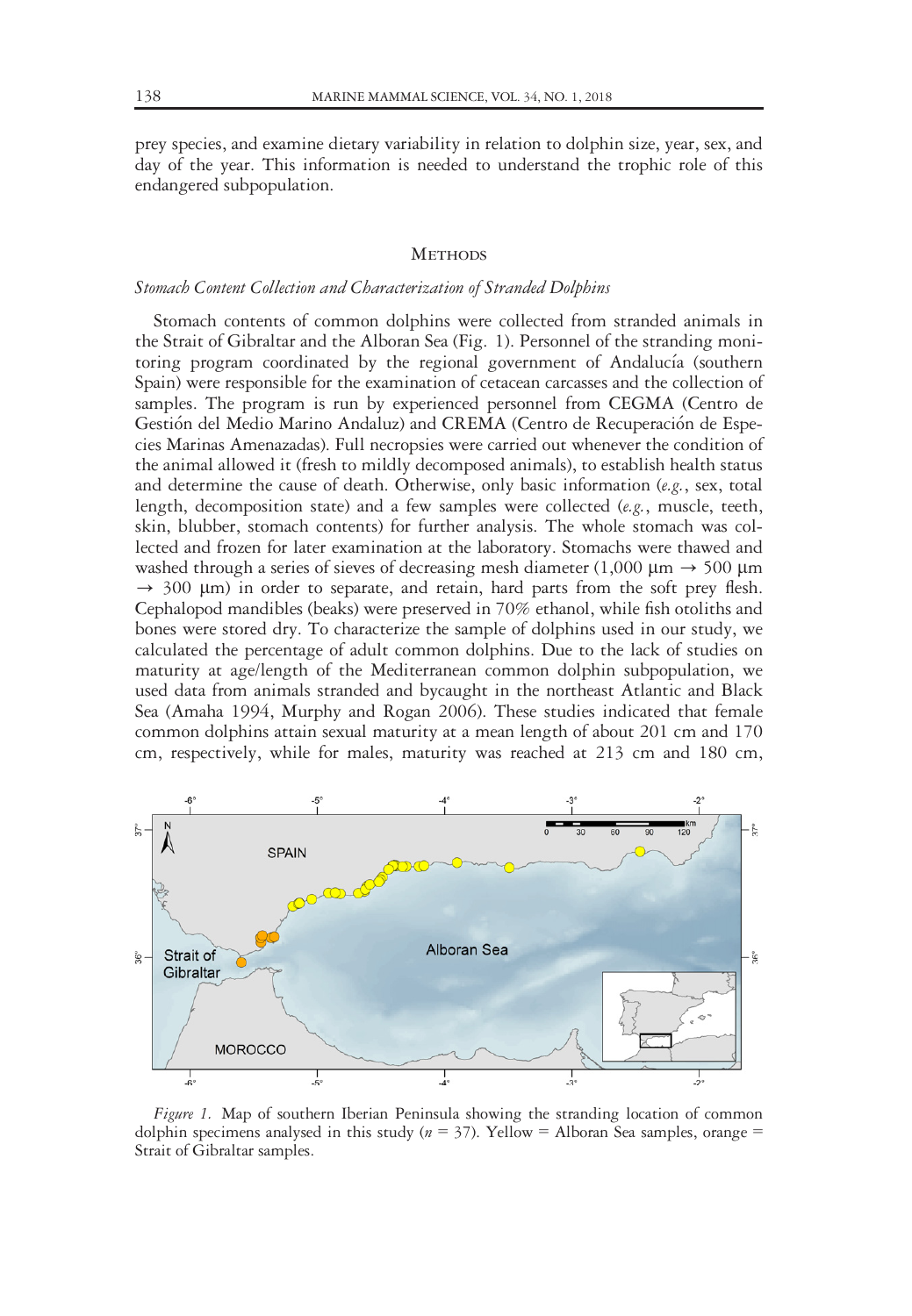respectively (Amaha 1994, Murphy and Rogan 2006). Finally, we compared the lengths of male and female dolphins with a *t*-test using the *stats* package in R 3.2.5 (R Core Team 2016).

#### Stomach Content Analysis

Cephalopod beaks, fish otoliths and bones were identified using published guides (Clarke 1986, Härkönen 1986, Watt et al. 1997, Tuset et al. 2008, Giménez et al. 2016) and the reference collection of the Portuguese Wildlife Society, University of Minho held in the laboratory of Ria Formosa Natural Park in Olhão, Portugal.

The total number of prey was estimated from the number of otoliths or diagnostic bones (i.e., premaxilla, maxilla, cleitrum, dentary, operculum) in the case of fish and mandibles (beaks) in the case of cephalopods, whichever was higher. Otoliths and beaks were measured using a stereomicroscope fitted with a digital camera. Several standard regressions were used to reconstruct fish/cephalopod length and weight (see Table S1). A random subsample of thirty otoliths was measured for each stomach in which a species was present with more than thirty otoliths. Otolith length was usually measured, except for the otoliths of European sardine (Sardina pilchardus) and Gobiidae, for which width is the standard measurement (Härkönen 1986). For cephalopod beaks, standard measurements (rostral length for squid and hook length for octopods and sepiolids; Clarke 1986) were taken on either upper or lower beaks. Dorsal mantle length (DML) and body weight of cephalopod prey were also estimated using standard regressions (Clarke 1986). For otoliths/beaks identified only to genus, regressions based on combined data from the species in the group were used when available (Giménez et al. 2016). When otoliths were too eroded to allow reliable measurements or when there was no measurable structure available, the mean individual weight for that species in our sample set was used  $(MIW; i.e.,$  mean of all the estimated weights of a given prey species calculated from the remains in all the stomachs examined; McKinnon 1994, Silva 1999). Each otolith or paired structure was assumed to represent 0.5 fish.

The relative importance of each food item in the diet was quantified using three standard indices: (1) numerical percentage of each prey in relation to the total number of individual prey found in the stomachs  $(\%N)$ ; (2) percentage of occurrence of each prey type (%0, i.e., number of stomachs where prey was found divided by the total number of stomachs); and (3) the percentage of total reconstructed prey weight (% W). Additionally, we also used the index of relative importance (IRI, Eq. 1) to measure the overall importance of each prey as a summary index of dietary composition (Hyslop 1980):

$$
IRI = (\%N + \%W) \times \%O \tag{1}
$$

Confidence limits for diet composition, taking into account sampling error, were calculated by bootstrapping using the R package *boot* (Canty and Ripley 2016) following Santos et al. (2014). The procedure involves the addition of all prey numbers or weights from a sample to the total diet each time a sample is selected. When  $n$ samples have been taken, numbers or weights for each prey category are calculated and expressed as percentages. One thousand runs were performed and the median and 95% confidence limits were calculated.

The feeding behavior of the species was studied through the construction of the Costello diagram (Costello 1990) modified by Amundsen et al. (1996). This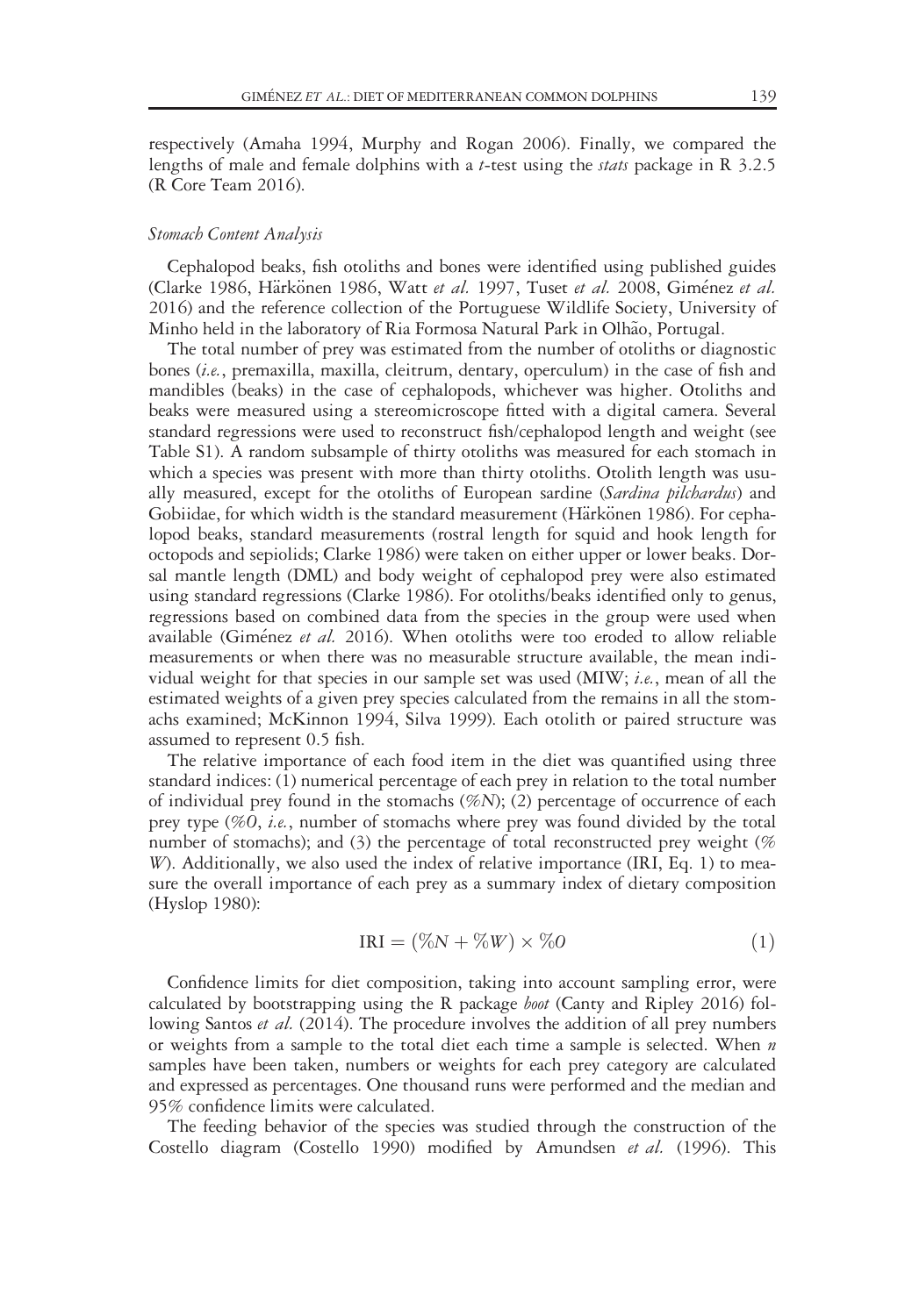graphical tool has been used to characterize diet variability of cetaceans (Pusineri et al. 2007, Romero et al. 2012) and other marine predators (Consoli et al. 2008, Reisser et al. 2013, Varela et al. 2016). A scatterplot is built with prey-specific importance for each prey taxon (% $P_i$ ; Eq. 2) plotted against the percentage of occurrence (%0). The prey-specific importance metric (% $P_i$ ) is defined as the percentage of a prey taxon calculated taking into account only those predators in which the prey taxon actually occurs,

$$
\%P_i = \left(\frac{\sum_i W_i}{\sum_{ii} W_{ii}}\right) \times 100\tag{2}
$$

where  $W_i$  is the contribution by weight of prey taxa i to the stomach content,  $W_{ti}$  is the total stomach content weight in only those predators with prey  $i$  in their stomachs. The position of prey types in the two-dimensional plot (see diagram in Fig. 2) provides information on prey importance, feeding strategy and niche width (Amundsen et al. 1996). If all prey species display high prey-specific abundance but low occurrence (upper left), the predator population is composed of individual dietary specialists. A population with a generalist dietary strategy would be visualized by all prey types having low prey-specific abundance and moderate to high occurrence (lower right). If prey species are distributed with high prey-specific abundance and high occurrence (upper right), this indicates the predator population specializes on a few dominant species. Prey types with low prey-specific abundance and low occurrence (lower left) are classified as "rare" species. These "rare" species can occur to some degree within any feeding strategy, while numerous points in this position suggest a generalist diet. Furthermore, if all the points are located along or below the diagonal from the upper left to the lower right, the predator population will have a broad niche width (Amundsen et al. 1996).

Generalized additive models (GAMs) were used to analyze the effect of several explanatory variables on the numerical importance of the main prey family consumed. A discrete probability distribution was used since the response variable is based on abundance data (i.e., count data). Initial models were fitted using a Poisson distribution. High overdispersion was detected, and therefore models were rerun with a negative binomial distribution with log-link. Dolphin length, year, and day of year were treated as continuous variables and included as smoothers while sex was included as factor. The complexity of smoothers (thin plate regression splines) was constrained by setting a maximum of three degrees of freedom  $(k = 4)$  to avoid overfitting. To identify the best model a backwards model selection was used, *i.e.*, at each step the least important nonsignificant variable was dropped and the model was rerun until all the remaining explanatory variables showed a significant effect. The effect of removing a nonsignificant variable was tested with an F-test, which confirmed that these variables did not significantly improve the model fit. Obvious patterns in the residuals or highly influential data points, assessed through "hat" values, were checked as recommended by Zuur et al. (2007). Although two extreme data points were present in the data set, none of them produced "hat" values exceeding 0.38, and therefore they were not considered as influential and were not dropped from the analysis. Models were fitted using the mgcv package (Wood 2004) in R. We also investigated whether the number and the length of prey found in the stomachs varied with dolphin length. Linear models and generalized additive mixed model (GAMM) were fitted to the data, respectively, using the *stats* package (R Core Team 2016) and the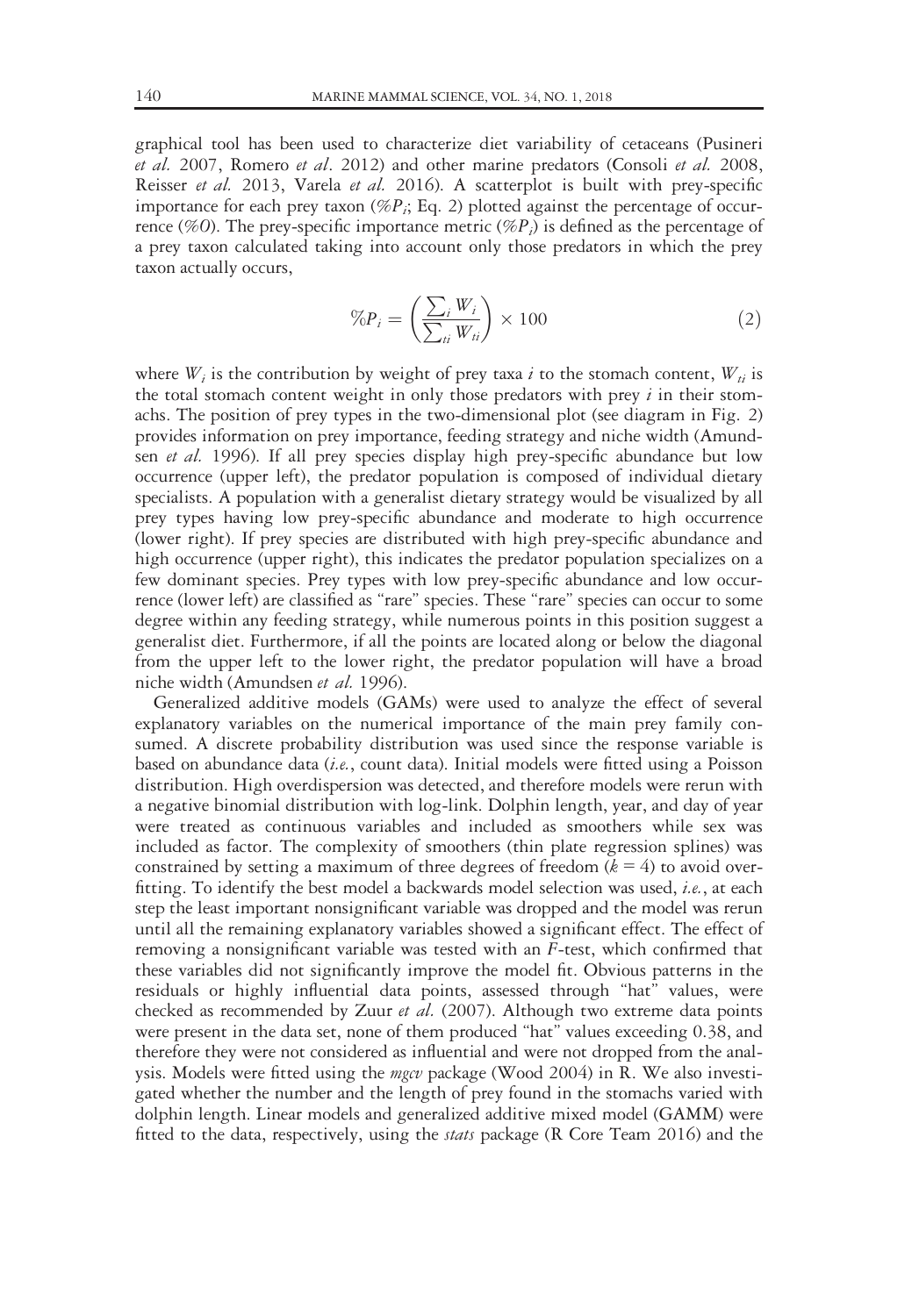

Figure 2. Prey-specific abundance plotted against frequency of occurrence of prey species for common dolphin from the Alboran Sean and Strait of Gibraltar. Explanatory axes for foraging patterns are those of Costello (1990) as modified from Amundsen et al. (1996). The two diagonal axes represent the importance of prey (dominant  $\nu s$ . rare) and the contribution to the niche width (between-phenotype contribution (BPC)  $v_s$ . within-phenotype contribution (WPC)); the vertical axis defines the predator feeding strategy (specialist  $v$ s. generalist). Cm: Ceratoscopelus maderensis; Nsp: Notoscopelus sp.; Bbo: Boops boops; Sco: Scomber colias; Mme: Merluccius merluccius; Per: Pagellus erythrinus; Spi: Sardina pilchardus; Mpo: Micromessistius poutassou; Tsp: Trachurus sp.; Mmu: Maurollicus muelleri; Sep: Sepiolidae; Lca: Lepidopus caudatus; Sau: Sardinella aurita; Cma: Cepola macrophthalma; Lvu: Loligo vulgaris; Tosp: Todarodes sp.; Hme: Hoplostethus mediterraneus; Een: Engraulis encrasicolus; Gob: Gobidae; Mpu: Myctophum punctatum.

mgcv package (Wood 2004). Results were plotted using the  $ggplot2$  package (Wickham 2009) in R.

#### **RESULTS**

From 2006 to 2014, 37 nonempty stomachs were analyzed: 8 in the Strait of Gibraltar (3 males and 5 females) and 29 in the Alboran Sea (10 males, 17 females,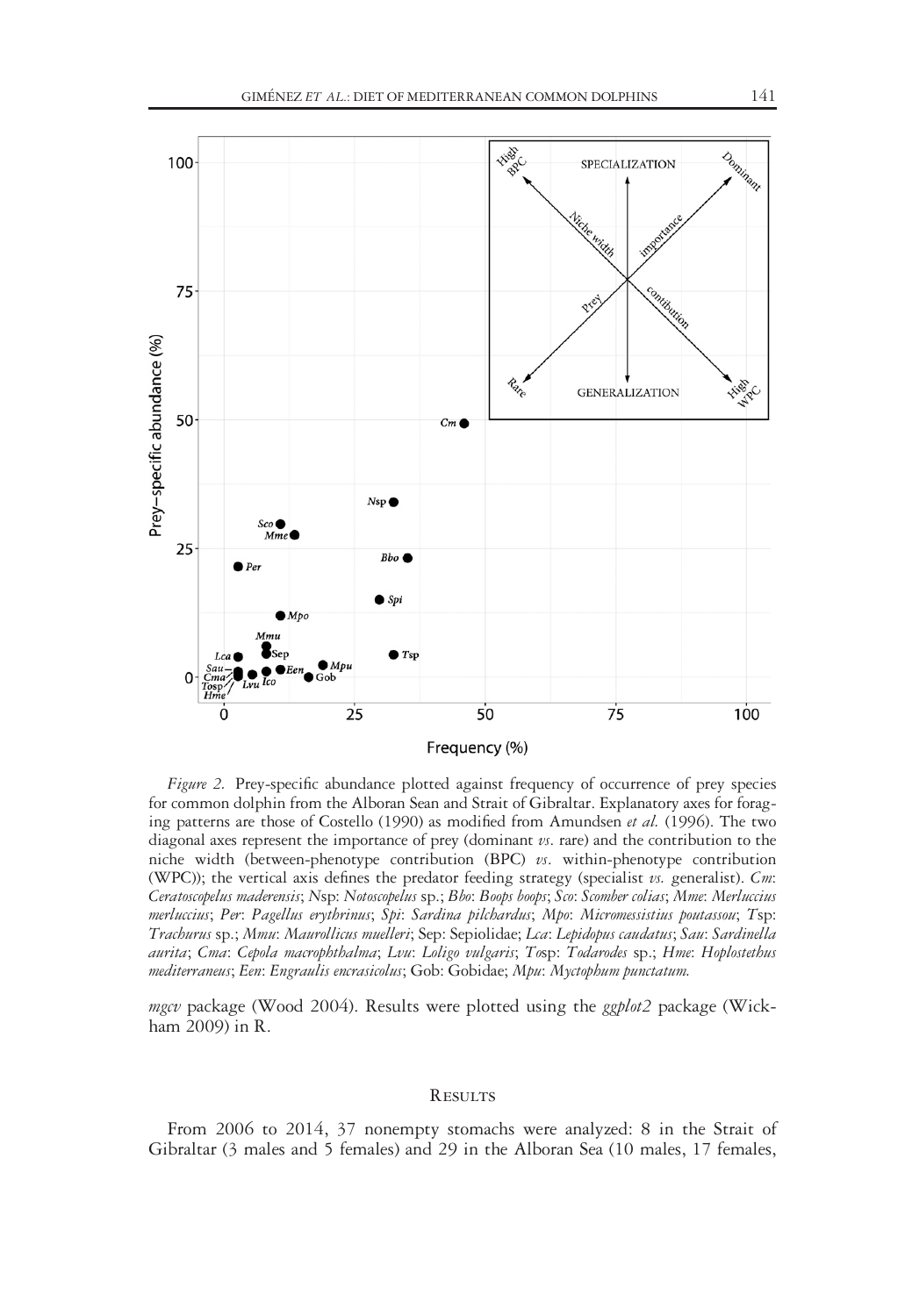and 2 individuals of unknown sex; Fig. 1). Dolphin length ranged from 1,130 to 2,030 mm in males and from 1,070 to 2,220 mm in females. No significant differences in length were found between sexes ( $t = 0.25$ , df = 27.76, P = 0.80). The percentage of adult specimens in our sample, if we use the NE Atlantic length at maturity, is 5.55% of mature females and no mature males. If we use the estimates obtained for the Black Sea common dolphins, we arrive at a 44.44% of mature females and 30.77% mature males. In general, stomach remains were found in a highly digested condition, with cephalopod beaks and fish bones and otoliths being the most common prey remains found in almost all the stomach analyzed. Some otoliths were too digested to be measured and the MIW was used instead to estimate the weight of individual prey but this took place only in 0.12% of the fish estimated to have been eaten by our sampled dolphins.

In total, we identified 13,634 prey items belonging to 28 different taxa from 18 families, with 93.13% of all prey items identified to at least genus level (Table 1). We identified 144 individuals (1.06%) by using exclusively fish bones. Four species would not have been identified in four different stomachs if bones had not been considered. The average diversity of prey in the stomachs was four species (range  $1-11$ ). All data (i.e., Alboran Sea and Strait of Gibraltar samples) were analyzed together since, in addition to the small sample size, there is evidence that common dolphins may be moving between both areas as an important level of gene flow was detected through the Strait of Gibraltar between Alboran Sea and contiguous Atlantic Ocean individuals (Natoli et al. 2008).

The diet of common dolphins consisted mainly of fish (99.77%N, 94.59%O, 99.73%W, 18,871.77 IRI), but also include a small amount of cephalopods (0.23% N, 27.03%O, 0.27%W, 13.47 IRI). Myctophidae (86.82%N, 59.46%O, 55.63%W, 8,469.74 IRI) was the most important family, specially the Madeira lantern fish Ceratoscopelus maderensis and Notoscopelus sp., followed by the family Sparidae (0.78%N, 35.14%O, 16.55%W, 608.84 IRI), particularly bogue (*Boops boops*) and the family Clupeidae  $(0.76\%N, 32.43\%O, 9.40\%W, 329.24 \text{ IRI})$ , with European sardine as the main species of this family (Table 1).

The Amundsen plot (Fig. 2) suggests that common dolphins in the Alboran Sea and the Strait of Gibraltar display a mixed diet. This is in accordance with a generalist strategy, but with two high predominant prey, i.e., Madeira lantern fish and  $N_{0.00}$ toscopelus sp. These two species have 49.26% and 34.02% prey-specific abundance, respectively, and the highest percentages of occurrence. Besides these prey, the Amundsen graph highlights the bogue ( $>23\%P$  and  $>35\%O$ ), the European sardine, and the mackerel  $(>29\%)$ , and the Atlantic chub mackerel (Scomber colias), the European hake (Merluccius merluccius), and the common Pandora (Pagellus erythrinus)  $(>21\% P)$  as secondary important prey. Other species were not abundant when present, reflecting that they were not frequently preyed upon.

Prey length distribution presented two differentiated peaks at approximately 50 and 180 mm (Fig. S1) that were similar for both sexes. The smaller group is composed mainly of mesopelagic species (e.g., Madeira lantern fish and Nosotoscopelus sp.), while the second group is characterized mainly of epipelagic species (e.g., European sardine and European anchovy; Fig. S2). Dolphin length was related to prey diversity consumed  $(R^2 = 0.36, P \times 0.01$ ; Fig. 3a) and prey length, but with very small explained deviance  $(R^2 = 0.02, P = 0.02;$  Fig. 3b). Nevertheless, few adult dolphins were present in the data set.

The final GAM model for the number of myctophids in common dolphin stomachs explained 54% of the deviance with significant effects of dolphin length ( $P$  <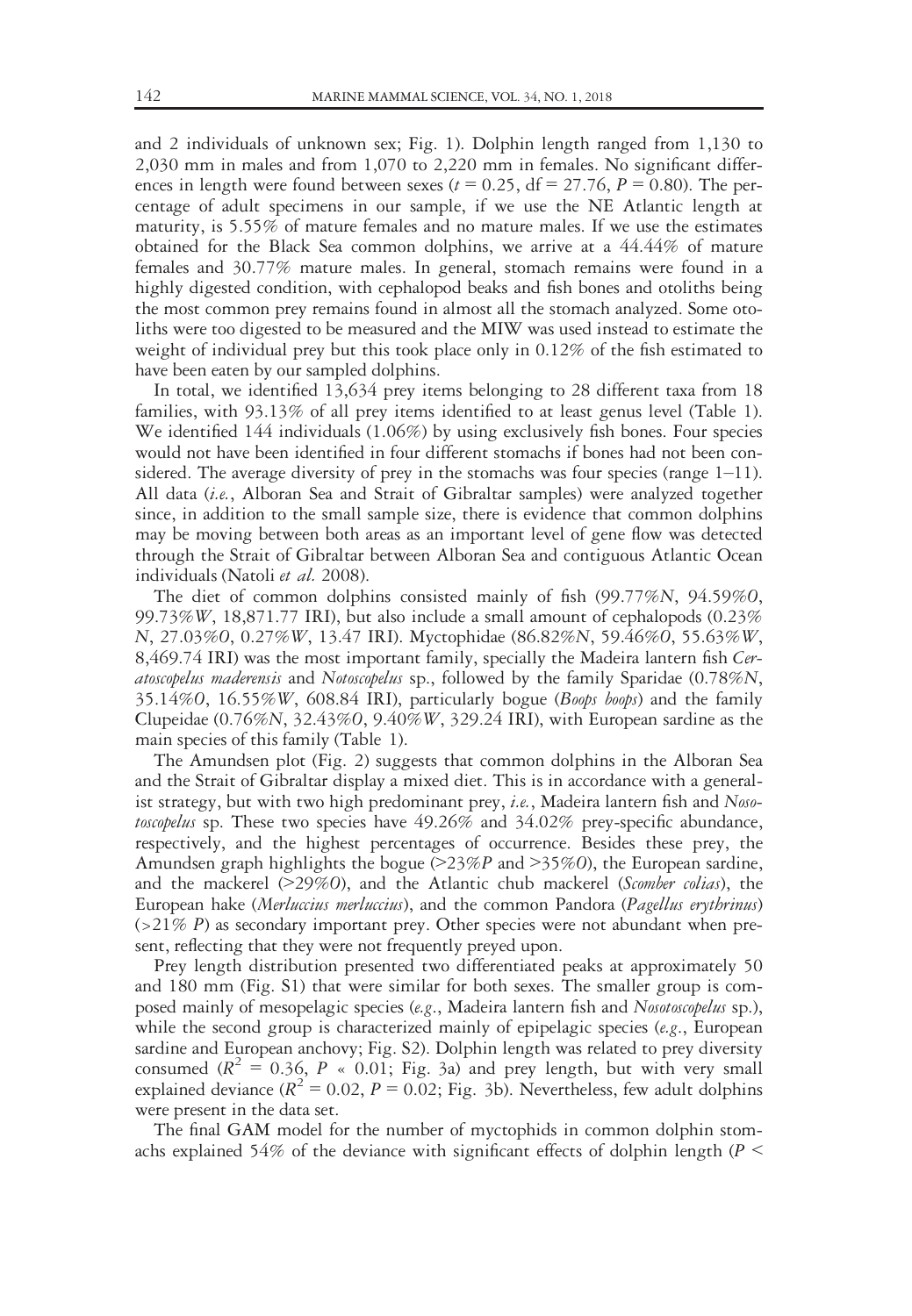| $(0.09 - 12.57)$<br>$0.04$<br>$(0-0.13)$<br>$9.4$<br>$(2.27-19.67)$<br>9.3<br>(1.81–20.13)<br>0.1<br>$(0 - 0.32)$<br>$\begin{array}{c} 3.6 \\ (1.60 - 7.13) \end{array}$<br>$0.25$<br>$(0.04 - 0.64)$<br>4.45<br>15.89<br>4,143.28<br>1,588.97<br>4,100.48<br>110.71<br>1,960.41<br>42.8<br>$29.73$<br>(16.22–43.24)<br>2.7<br>$32.43$<br>(18.92–48.65)<br>$32.43$<br>(18.92–48.65)<br>$(2.70 - 21.62)$<br>$(2.70 - 21.62)$<br>$(2.70 - 21.62)$<br>$(0 - 8.11)$<br>$\frac{2.7}{(0-8.11)}$<br>$\frac{2.7}{(0-8.11)}$<br>$10.81\,$<br>$10.81\,$<br>$10.81\,$<br>$\overline{12}$<br>$\overline{\mathbf{C}}$<br>$(0.02 - 3.17)$<br>$(0.76(0.23-2.45)0.71(0.21-2.17)$<br>$(0.01 - 0.13)$<br>$(0.01 - 0.64)$<br>$0.24$<br>(0.1-0.78)<br>$0.04$<br>(0-0.20)<br>$(0 - 0.04)$<br>$(0 - 0.05)$<br>0.12<br>0.84<br>$0.01\,$<br>$0.04\,$<br>$\circ$<br>$\geq$<br>114<br>33<br>103<br>50<br>Unidentified Cupleidae<br>Micromesistius poutassou<br>Cepola macrophthalma<br>Engraulis encrasicolus<br>Sardina pilchardus<br>Sardinella aurita<br>Trachurus sp.<br><b>Belone</b> belone<br>Engraulidae<br>Carangidae<br>Cupleidae<br>Cepolidae<br>Belonidae<br>Gadidae<br>Teleosts |  | Z | $N\%$ | $\circ$ | 9% | ∖ | MW. | IRI                        |
|--------------------------------------------------------------------------------------------------------------------------------------------------------------------------------------------------------------------------------------------------------------------------------------------------------------------------------------------------------------------------------------------------------------------------------------------------------------------------------------------------------------------------------------------------------------------------------------------------------------------------------------------------------------------------------------------------------------------------------------------------------------------------------------------------------------------------------------------------------------------------------------------------------------------------------------------------------------------------------------------------------------------------------------------------------------------------------------------------------------------------------------------------------------------|--|---|-------|---------|----|---|-----|----------------------------|
|                                                                                                                                                                                                                                                                                                                                                                                                                                                                                                                                                                                                                                                                                                                                                                                                                                                                                                                                                                                                                                                                                                                                                                    |  |   |       |         |    |   |     |                            |
|                                                                                                                                                                                                                                                                                                                                                                                                                                                                                                                                                                                                                                                                                                                                                                                                                                                                                                                                                                                                                                                                                                                                                                    |  |   |       |         |    |   |     |                            |
|                                                                                                                                                                                                                                                                                                                                                                                                                                                                                                                                                                                                                                                                                                                                                                                                                                                                                                                                                                                                                                                                                                                                                                    |  |   |       |         |    |   |     |                            |
|                                                                                                                                                                                                                                                                                                                                                                                                                                                                                                                                                                                                                                                                                                                                                                                                                                                                                                                                                                                                                                                                                                                                                                    |  |   |       |         |    |   |     | $124.72$<br>(32.16-384.82) |
|                                                                                                                                                                                                                                                                                                                                                                                                                                                                                                                                                                                                                                                                                                                                                                                                                                                                                                                                                                                                                                                                                                                                                                    |  |   |       |         |    |   |     |                            |
|                                                                                                                                                                                                                                                                                                                                                                                                                                                                                                                                                                                                                                                                                                                                                                                                                                                                                                                                                                                                                                                                                                                                                                    |  |   |       |         |    |   |     | 0.12<br>$(0 - 1.47)$       |
|                                                                                                                                                                                                                                                                                                                                                                                                                                                                                                                                                                                                                                                                                                                                                                                                                                                                                                                                                                                                                                                                                                                                                                    |  |   |       |         |    |   |     | $329.24$<br>(47.3-107614)  |
|                                                                                                                                                                                                                                                                                                                                                                                                                                                                                                                                                                                                                                                                                                                                                                                                                                                                                                                                                                                                                                                                                                                                                                    |  |   |       |         |    |   |     | 297.61                     |
|                                                                                                                                                                                                                                                                                                                                                                                                                                                                                                                                                                                                                                                                                                                                                                                                                                                                                                                                                                                                                                                                                                                                                                    |  |   |       |         |    |   |     |                            |
|                                                                                                                                                                                                                                                                                                                                                                                                                                                                                                                                                                                                                                                                                                                                                                                                                                                                                                                                                                                                                                                                                                                                                                    |  |   |       |         |    |   |     | $(32.76 - 964.25)$<br>0.28 |
|                                                                                                                                                                                                                                                                                                                                                                                                                                                                                                                                                                                                                                                                                                                                                                                                                                                                                                                                                                                                                                                                                                                                                                    |  |   |       |         |    |   |     | $(0 - 2.92)$               |
|                                                                                                                                                                                                                                                                                                                                                                                                                                                                                                                                                                                                                                                                                                                                                                                                                                                                                                                                                                                                                                                                                                                                                                    |  |   |       |         |    |   |     |                            |
|                                                                                                                                                                                                                                                                                                                                                                                                                                                                                                                                                                                                                                                                                                                                                                                                                                                                                                                                                                                                                                                                                                                                                                    |  |   |       |         |    |   |     |                            |
|                                                                                                                                                                                                                                                                                                                                                                                                                                                                                                                                                                                                                                                                                                                                                                                                                                                                                                                                                                                                                                                                                                                                                                    |  |   |       |         |    |   |     |                            |
|                                                                                                                                                                                                                                                                                                                                                                                                                                                                                                                                                                                                                                                                                                                                                                                                                                                                                                                                                                                                                                                                                                                                                                    |  |   |       |         |    |   |     | $3.98$<br>(1.08-384.82)    |
|                                                                                                                                                                                                                                                                                                                                                                                                                                                                                                                                                                                                                                                                                                                                                                                                                                                                                                                                                                                                                                                                                                                                                                    |  |   |       |         |    |   |     | 57.1                       |
|                                                                                                                                                                                                                                                                                                                                                                                                                                                                                                                                                                                                                                                                                                                                                                                                                                                                                                                                                                                                                                                                                                                                                                    |  |   |       |         |    |   |     | $(0.297 - 340.29)$         |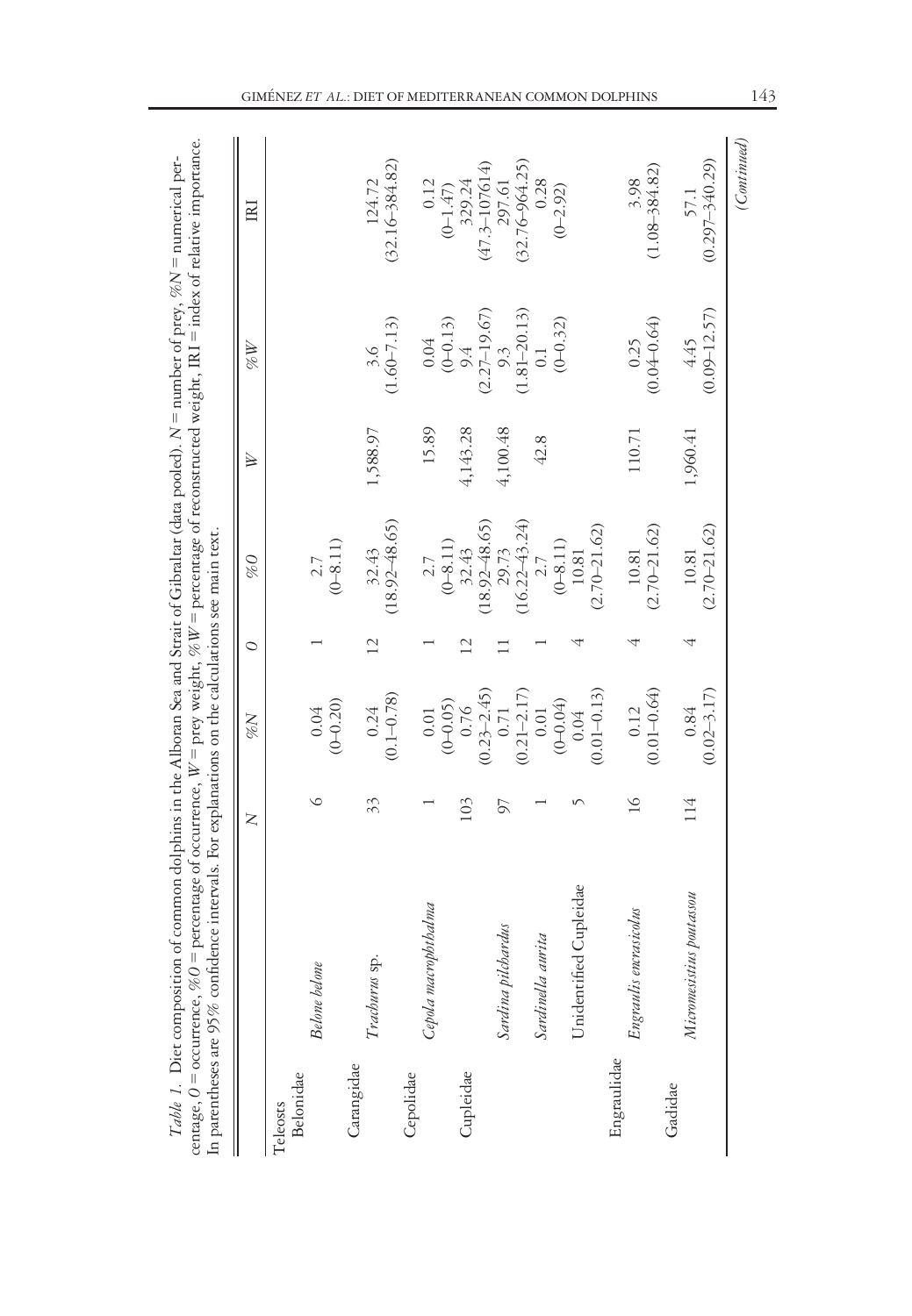|             |                              |                | Table 1. (Continued)                                  |                 |                                                 |           |                                               |                                                           |
|-------------|------------------------------|----------------|-------------------------------------------------------|-----------------|-------------------------------------------------|-----------|-----------------------------------------------|-----------------------------------------------------------|
|             |                              | $\geq$         | $N\%$                                                 | $\circ$         | 9%                                              | ⋟         | MW.                                           | E                                                         |
| Gobiidae    | Unidentified Gobiidae        | 15             | $(0.02 - 0.54)$<br>0.11                               | ७               | $(5.40 - 29.73)$<br>16.22                       | 4.21      | $0.01$<br>(0-0.03)                            | $(0.11 - 16.95)$<br>1.94                                  |
| Macrouridae | caelorbincus<br>Coelorinchus |                | $(0 - 0.02)$<br>$0.01\,$                              |                 | $(0 - 8.11)$<br>2.7                             |           |                                               |                                                           |
| Merluccidae | Merluccius merluccius        | $\overline{7}$ | 0.52                                                  |                 | 13.51                                           | 2360.09   | $5.35$<br>(0.11–17.56)                        | $79.36$<br>$(0.324-480.08)$                               |
| Myctophidae |                              | 11837          | $(65.18 - 95.72)$<br>0.41<br>$(0.01 - 2.18)$<br>86.82 | 22              | $(43.24 - 72.97)$<br>$(2.70 - 24.32)$<br>59.46  | 24,528.7  | $(26.36 - 72.98)$<br>55.63                    | $(3,958.19 - 12,310.04)$<br>8469.74                       |
|             | Benthosema glaciale          | 56             | $(0 - 2.25)$                                          |                 | $(0 - 8.11)$<br>2.7                             |           |                                               |                                                           |
|             | Ceratoscopelus maderensis    | 8181           | $rac{1}{60}$                                          |                 | $(29.73 - 62.16)$<br>45.95                      | 13210.67  | $(5.65 - 56.18)$<br>29.96                     | $(673.38 - 8,850.86)$<br>4133.45                          |
|             | Myctophum punctatum          | 464            | $(0.34 - 8.37)$<br>$(17-86.3)$<br>$3.4$               |                 | $(5.47 - 32.43)$<br>18.92                       | 588.14    | $(0.15 - 2.92)$<br>1.33                       | $(2.68 - 366.13)$<br>89.62                                |
|             | Notoscopelus sp.             | 2785           | $(2.87 - 49.25)$<br>20.43                             | $\overline{12}$ | $(18.92 - 48.65)$<br>32.43                      | 10,729.89 | $(3.88 - 47.99)$<br>24.33                     | $(127.71 - 4, 730.73)$<br>1451.68                         |
|             | Unidentified Myctophidae     | 351            | $(0.37 - 10.92)$<br>2.57                              |                 | $(8.11 - 35.14)$<br>21.62                       |           |                                               |                                                           |
| Scombridae  | Scomber colias               | 26             | 0.19                                                  |                 | $10.81\,$                                       | 1,429.29  | 3.24                                          | 37.1                                                      |
| Sparidae    |                              | 106            | $(0.01 - 0.84)$<br>0.78                               | 13              | $(2.70 - 21.62)$<br>35.14                       | 7,298.38  | $(0.13 - 10.53)$<br>16.55                     | $(0.378 - 245.82)$<br>608.84                              |
|             | Boops boops                  | 103            | $(0.26 - 2.89)$<br>$(0.25 - 2.82)$<br>0.76            | 13              | $(21.62 - 51.28)$<br>$(21.62 - 51.28)$<br>35.14 | 7,040.11  | $(5.85 - 35.90)$<br>$(5.68 - 36.49)$<br>15.97 | $(128.21 - 2, 015.82)$<br>$(132.10 - 1,989.15)$<br>587.49 |
|             |                              |                |                                                       |                 |                                                 |           |                                               | (Continued)                                               |

### 144 MARINE MAMMAL SCIENCE, VOL. 34, NO. 1, 2018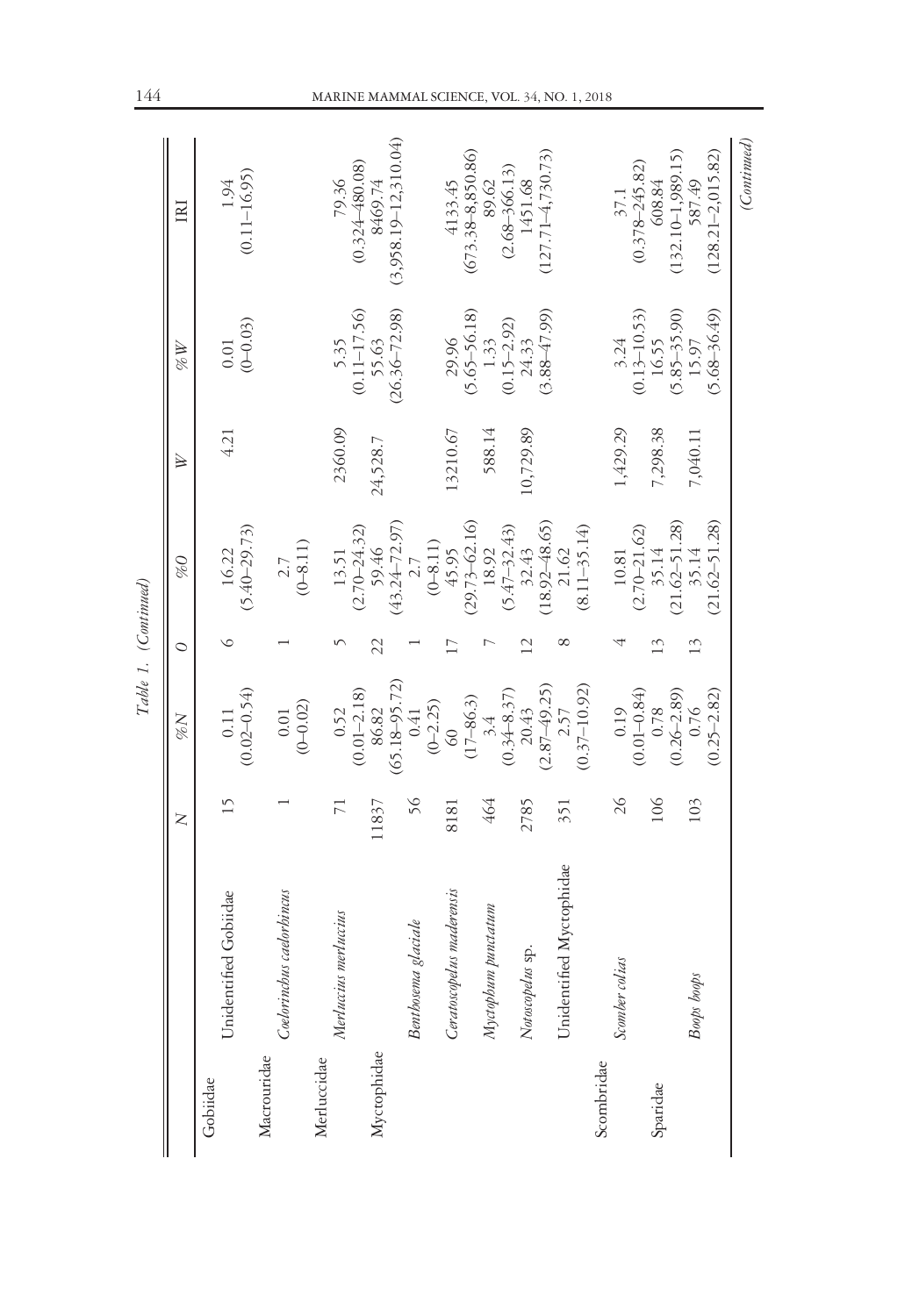|                                    |        |                                                                                                                                                                                                                                                                                                                        |         | Table 1. (Continued)                                                                                                                                                         |              |                                                                                                                                |                                           |
|------------------------------------|--------|------------------------------------------------------------------------------------------------------------------------------------------------------------------------------------------------------------------------------------------------------------------------------------------------------------------------|---------|------------------------------------------------------------------------------------------------------------------------------------------------------------------------------|--------------|--------------------------------------------------------------------------------------------------------------------------------|-------------------------------------------|
|                                    | $\geq$ | $N\%$                                                                                                                                                                                                                                                                                                                  | $\circ$ | $\mathcal{O}\mathcal{A}$                                                                                                                                                     | $\mathbb{R}$ | $\mathcal{U}\mathcal{U}$                                                                                                       | IRI                                       |
| Pagellus erythrinus                |        | $(0 - 0.14)$<br>0.02                                                                                                                                                                                                                                                                                                   |         | $(0 - 8.11)$<br>2.7                                                                                                                                                          | 258.27       | $0.59$<br>(0-2.44)                                                                                                             | $(0 - 20.92)$<br>- 94                     |
| Sternoptychidae                    |        |                                                                                                                                                                                                                                                                                                                        |         |                                                                                                                                                                              |              |                                                                                                                                |                                           |
| Maurolicus muelleri                | 716    | $5.25$<br>(0-19.78)                                                                                                                                                                                                                                                                                                    |         | $8.11$<br>(0-18.85)                                                                                                                                                          | 203.85       | $0.46$<br>(0-1.49)                                                                                                             | $46.33$<br>(0-400.94)                     |
| Trachichthyidae                    |        |                                                                                                                                                                                                                                                                                                                        |         |                                                                                                                                                                              |              |                                                                                                                                |                                           |
| mediterraneus<br>$H\phi$ lostetbus |        | $(0-0.01)$                                                                                                                                                                                                                                                                                                             |         | $\frac{2.7}{(0-8.11)}$                                                                                                                                                       | 11.99        | $0.03$<br>(0-0.08)                                                                                                             | $(0.09)$<br>(0-0.88)                      |
|                                    |        |                                                                                                                                                                                                                                                                                                                        |         |                                                                                                                                                                              |              |                                                                                                                                |                                           |
| Lepidopus caudatus<br>Trichiuridae |        |                                                                                                                                                                                                                                                                                                                        |         |                                                                                                                                                                              | 320.55       |                                                                                                                                |                                           |
|                                    |        | $\begin{array}{c} 0.04 \\ (0-0.11) \\ (0.2-11.9) \\ (0.27-11.9) \\ (99.17 \\ (99.16-99.93) \end{array}$                                                                                                                                                                                                                |         | $(0-8.11)$<br>$(0-8.11)$<br>48.65<br>(32.43-64.86)<br>94.53                                                                                                                  |              | $0.73$<br>(0-2.12)                                                                                                             | $2.06$<br>(0-18.09)                       |
| Unidentified teleost               | 552    |                                                                                                                                                                                                                                                                                                                        | 18      |                                                                                                                                                                              |              |                                                                                                                                |                                           |
|                                    |        |                                                                                                                                                                                                                                                                                                                        |         |                                                                                                                                                                              |              |                                                                                                                                |                                           |
| Total teleosts                     | 13603  |                                                                                                                                                                                                                                                                                                                        | 35      |                                                                                                                                                                              | ,3976.32     | 99.73                                                                                                                          | 18871.77                                  |
|                                    |        |                                                                                                                                                                                                                                                                                                                        |         | $(86.48 - 100)$                                                                                                                                                              |              | 99.46-99.92)                                                                                                                   | $(17, 176.66 - 19, 985)$                  |
| Cephalopods                        |        |                                                                                                                                                                                                                                                                                                                        |         |                                                                                                                                                                              |              |                                                                                                                                |                                           |
| Loliginidae                        |        |                                                                                                                                                                                                                                                                                                                        |         |                                                                                                                                                                              |              |                                                                                                                                |                                           |
|                                    |        |                                                                                                                                                                                                                                                                                                                        |         |                                                                                                                                                                              |              |                                                                                                                                |                                           |
| Alloteuthis sp.                    |        | $\begin{array}{c} 0.07 \\ 0.01 - 0.28) \\ 0.02 \\ (0 - 0.09) \\ (0 - 0.32) \\ (0 - 0.22) \\ (0.04) \\ (0.01 - 0.12) \\ (0.01 - 0.12) \\ (0.01 - 0.12) \\ (0 - 0.12) \\ (0 - 0.12) \\ (0 - 0.12) \\ (0 - 0.12) \\ (0 - 0.12) \\ (0 - 0.12) \\ (0 - 0.12) \\ (0 - 0.12) \\ (0 - 0.12) \\ (0 - 0.12) \\ (0 - 0.12) \\ (0$ |         | $\begin{array}{c} 10.81 \\ (2.70\hbox{--}21.62) \\ 5.41 \\ (0\hbox{--}13.51) \\ 5.41 \\ (0\hbox{--}13.51) \\ (0\hbox{--}13.51) \\ (0\hbox{--}13.51) \\ 10.81 \\ \end{array}$ |              |                                                                                                                                |                                           |
|                                    |        |                                                                                                                                                                                                                                                                                                                        |         |                                                                                                                                                                              |              |                                                                                                                                |                                           |
| Loligo vulgaris                    |        |                                                                                                                                                                                                                                                                                                                        |         |                                                                                                                                                                              | 28.78        | $\begin{array}{c} 0.07 \\ (0-0.22) \\ 0.16 \\ (0.01-0.33) \\ 0.07 \\ (0-0.27) \\ (0-0.27) \\ (0-0.22) \\ (0-0.22) \end{array}$ | 0.59                                      |
|                                    |        |                                                                                                                                                                                                                                                                                                                        |         |                                                                                                                                                                              |              |                                                                                                                                |                                           |
| Ommastrephidae                     |        |                                                                                                                                                                                                                                                                                                                        |         |                                                                                                                                                                              | 68.97        |                                                                                                                                | $(0-5.94)$<br>2.09                        |
|                                    |        |                                                                                                                                                                                                                                                                                                                        |         |                                                                                                                                                                              |              |                                                                                                                                |                                           |
| Illex coindentii                   |        |                                                                                                                                                                                                                                                                                                                        |         | $(2.70-21.62)$ $8.11$                                                                                                                                                        | 28.73        |                                                                                                                                | $(0.05-9.73)$<br>0.77<br>(0-7.35)<br>0.27 |
|                                    |        |                                                                                                                                                                                                                                                                                                                        |         | $(0 - 18.85)$                                                                                                                                                                |              |                                                                                                                                |                                           |
| Todarodes sp.                      |        | $0.01$                                                                                                                                                                                                                                                                                                                 |         |                                                                                                                                                                              | 40.23        |                                                                                                                                |                                           |
|                                    |        | $(0 - 0.01)$                                                                                                                                                                                                                                                                                                           |         | $(0 - 8.11)$                                                                                                                                                                 |              |                                                                                                                                | $(0 - 1.87)$                              |
|                                    |        |                                                                                                                                                                                                                                                                                                                        |         |                                                                                                                                                                              |              |                                                                                                                                | (Continued)                               |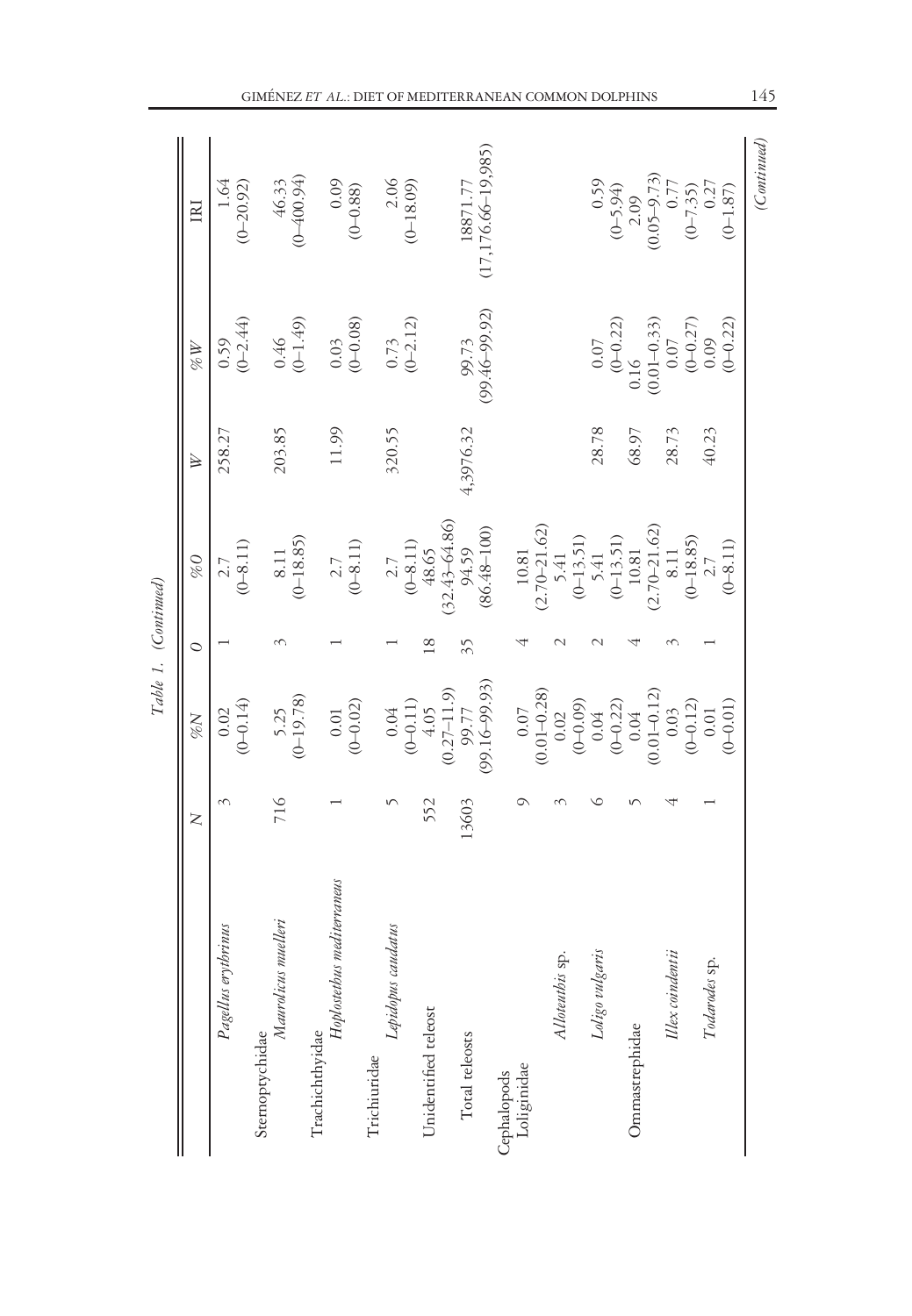|                         | $N\%$                                                                     | $\frac{\%}{\%}$<br>Table 1. (Continued)                                                                            |       | N%                    | Ē                         |
|-------------------------|---------------------------------------------------------------------------|--------------------------------------------------------------------------------------------------------------------|-------|-----------------------|---------------------------|
| Sepiolidae              |                                                                           | 13.51                                                                                                              |       |                       |                           |
| antica<br>Sepiola atl   |                                                                           |                                                                                                                    |       |                       |                           |
| Jnidentified Sepiolidae |                                                                           |                                                                                                                    | 21.78 | $(0.05$<br>(0-0.19)   | $(0.82)$<br>(0-45.81)     |
| Unidentified cephalopod | 0.08<br>0.01–0.38)<br>0.03<br>0.03<br>0.05<br>0.2.24)<br>0.04<br>0.02.33) | $(2.70-24.32)$<br>$5.41$<br>$(0-13.51)$<br>$8.11$<br>$(0-18.85)$<br>$5.41$<br>$5.41$<br>$(0-13.51)$<br>$(0-13.51)$ |       |                       |                           |
| Total cephalopods       | $0.07 - 0.79$<br>0.23                                                     | 13.51-40.54)                                                                                                       | 19.53 | $0.09 - 0.54$<br>0.27 | $(2.16 - 53.92)$<br>13.47 |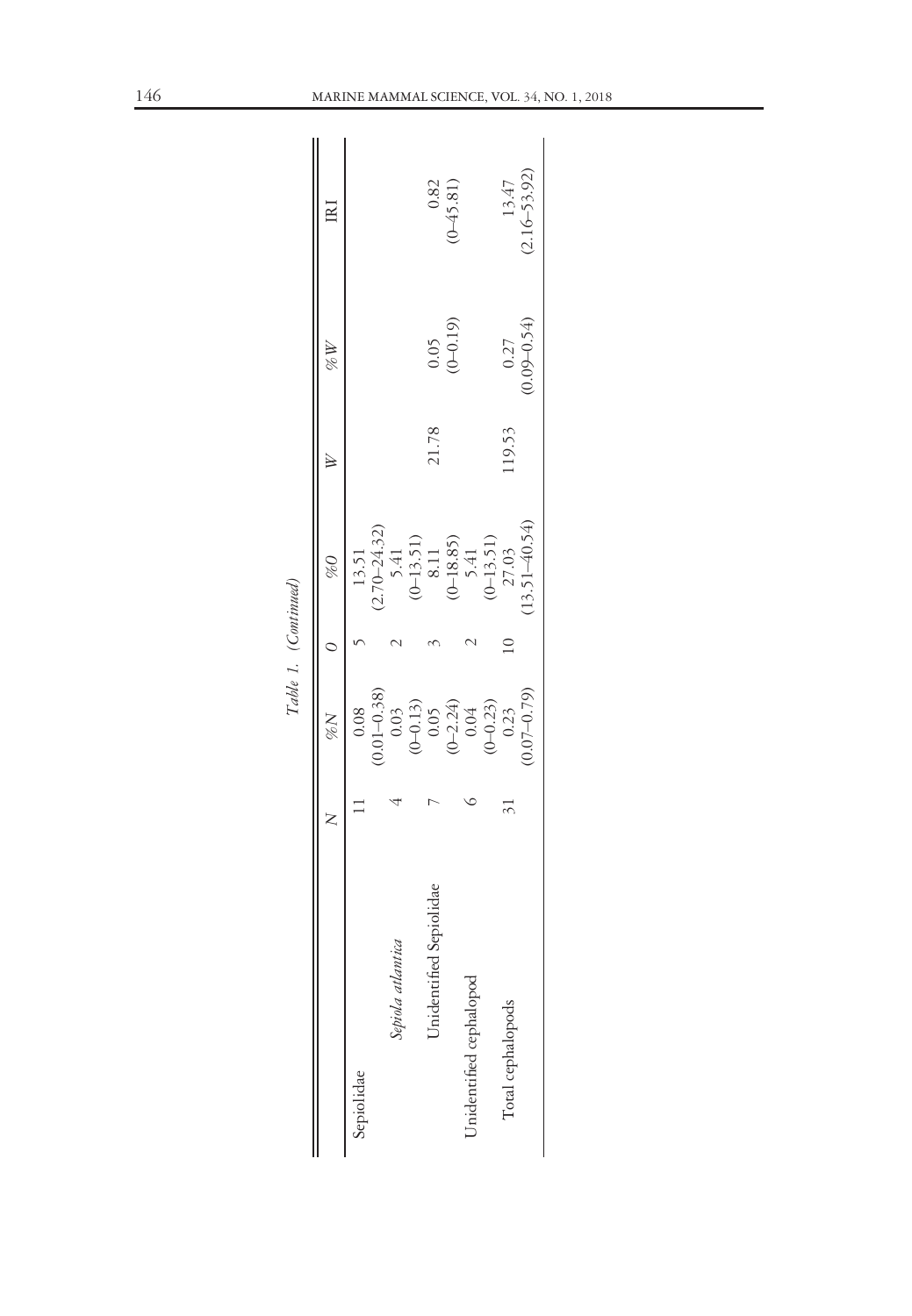

Figure 3. (A) Relationship (blue line) between dolphin length and number of prey species (dots) with 95% confidence interval (shaded area) in the stomach of common dolphins; (B) Relationship between predator length and prey length (blue line) with 95% confidence interval (shaded area). Red dots represent mean length values and standard deviations are depicted with black lines.

0.01) and day of year ( $P \le 0.01$ ). Smoothers are represented in Figure 4, and their shape suggests that the numerical importance of myctophids increases with dolphin length and fluctuates through the year. Results indicate a higher consumption of myctophids in summer-early autumn. We cannot extract conclusions on the effect of day of year on common dolphin diet in spring as there are no samples from that period, as it is apparent from the wide confidence limits shown over that period (see Fig. 4).



Figure 4. Significant smoothers for the effect of covariates length and day of the year of the GAM fitted over the numerical importance of myctophids in the stomachs of common dolphins. Shaded areas represent the 95% confidence intervals.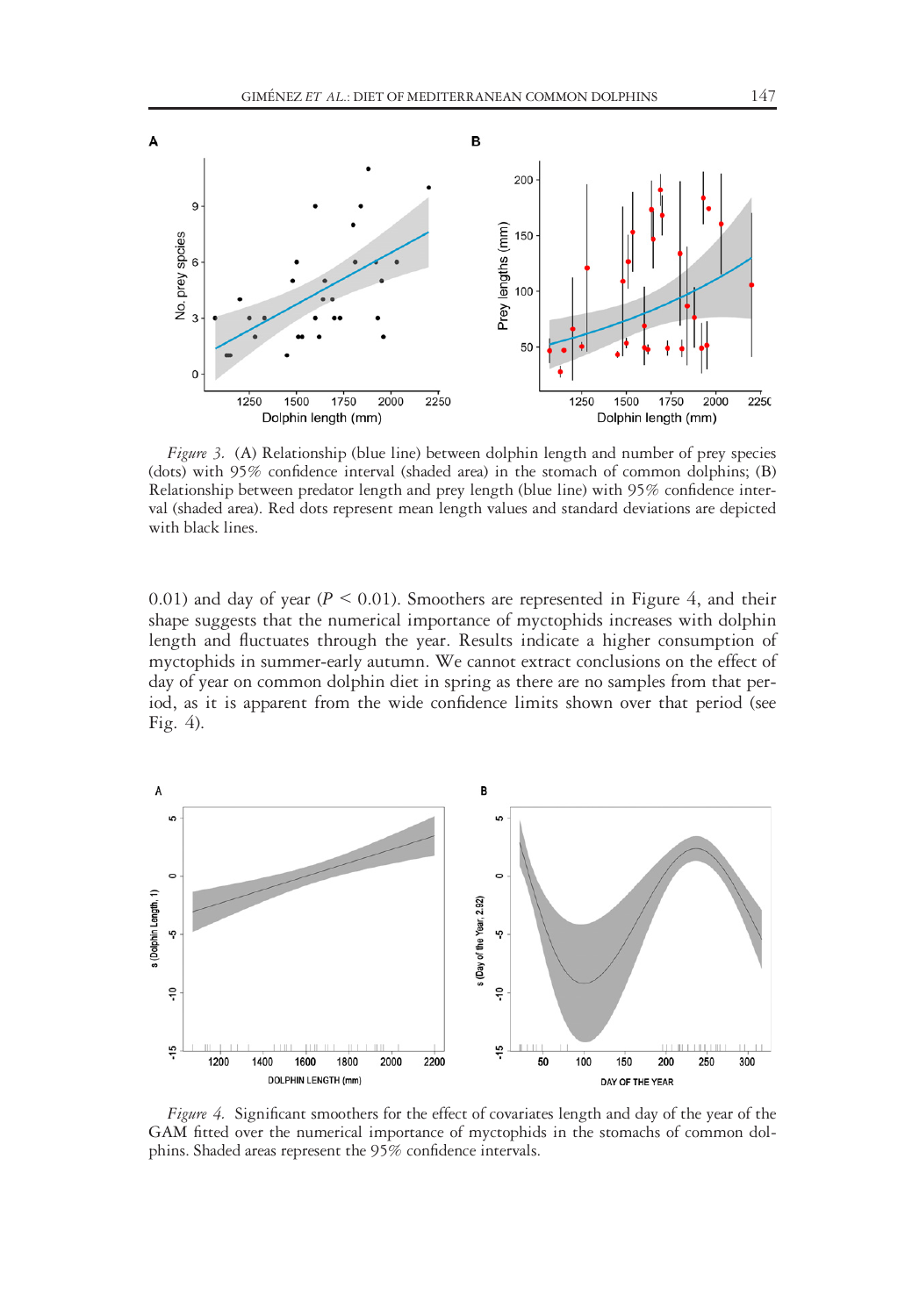#### **DISCUSSION**

This study provides the first quantification of the diet, based on stomach content analysis, of common dolphins in their main areas of abundance in the Mediterranean Sea, the Alboran Sea, and Strait of Gibraltar. We highlight the importance of lipidrich mesopelagic species (particularly Madeira lantern fish and Nosotoscopelus sp.) in the diet of this endangered Mediterranean common dolphin subpopulation.

The importance of mesopelagic, energy-rich prey (Spitz et al. 2010b) in the common dolphins diet has also been reported in oceanic waters in other European regions (e.g., Brophy et al. 2006, Pusineri et al. 2007, Meynier et al. 2008). However, common dolphins in our study area are distributed near the coast (Cañadas and Hammond 2008, de Stephanis et al. 2008). In the Alboran Sea, a bimodal pattern in common dolphin abundance is observed, with high densities found around the shelf edge (~150–200 m depth), with a second peak in abundance in deep waters (~1,000 m depth), that are close to the coast due to the narrow continental shelf in the region (Cañadas and Hammond 2008). In the Strait of Gibraltar, instead, they are mainly associated with deep waters along the northern edge of the channel (de Stephanis et al. 2008). Our results highlight the importance of mesopelagic fish in the diet of common dolphins in the Alboran Sea and Strait of Gibraltar. This information is novel, as epipelagic prey were thought to be the most important prey in Mediterranean common dolphins' diet (Bearzi *et al.* 2003), although it also agrees with the most recent published data from North Aegean Sea, where mesopelagic fish were also considered important prey items in common dolphins' diet (Milani et al. 2016). In our dolphins' stomach content sample, in addition to mesopelagic prey, we found coastal species such as European sardine, which would indicate that common dolphins are generalist predators in the Alboran Sea and Strait of Gibraltar. Observations of common dolphin feeding behavior registered on board by Cañadas and Hammond (2008), who detected feeding events of round sardinella, European sardine, and garfish, reinforce our conclusions.

We hypothesize that the epipelagic species found in stomach contents may be consumed during daylight hours, when these prey are located over the continental shelf and the shelf break. Otherwise, mesopelagic prey may be consumed during nighttime, when these prey migrate to the surface from the deep scattering layer. In general, mesopelagic species can be found at night from the surface to 250 m depth, while, during the day, they are found in deeper waters (>800 m) (Hulley 1984). The presence of deep waters very close to the coast in our study area due to the narrow shelf, would allow dolphins to access both types of prey. Common dolphin's diving capability is believed to be limited to shallow waters with regular dives normally only down to 50 m (Evans 1975, 1982, 1994). Hence, the capture of mesopelagic species during the daylight would potentially push common dolphins closer to their physiological limits.

Myctophids were firstly studied in the Mediterranean Sea in the 1900s (Taning 1918, Jespersen and Taning 1926, Goodyear et al. 1972), and recently new studies have provided information on their feeding ecology, vertical distribution and diversity in the western Mediterranean Sea (Olivar et al. 2012, Valls et al. 2014, Bernal et al. 2015). The Mediterranean contains less diversity in myctophid species than the adjacent North Atlantic Ocean (Goodyear et al. 1972, Hulley 1984, Olivar et al. 2012), but these fish still play an important role in this marine area (Olivar et al. 2012). Overall, myctophids are a key component of open-ocean food webs (Davison et al. 2013, Valls et al. 2014) due to their abundance and to the role they play in the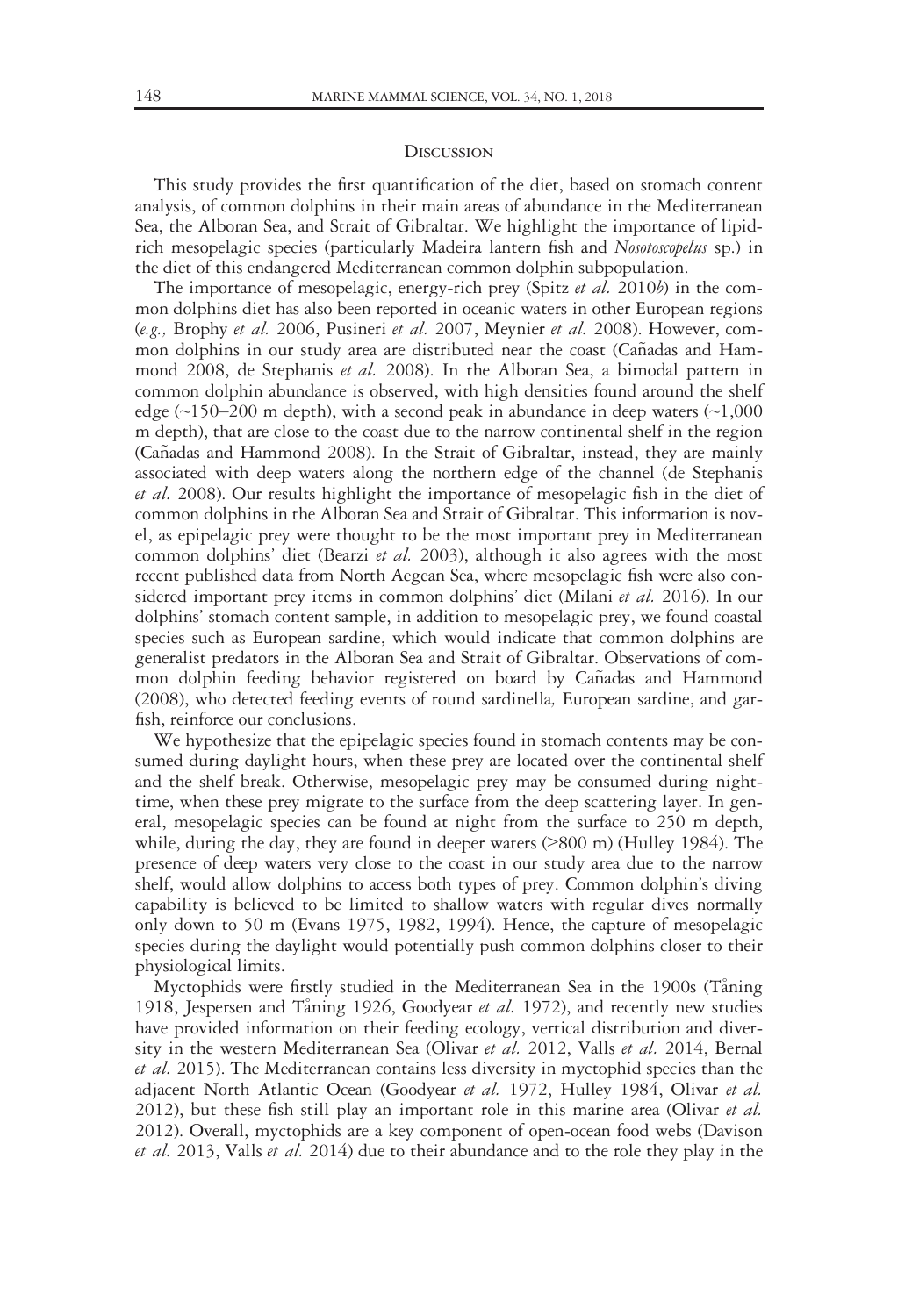energy flow between different trophic levels (Valls *et al.* 2014) being the prey of a wide range of predators worldwide (Cherel et al. 1993, Fanelli et al. 2009, Pereira et al. 2011, Anastasopoulou et al. 2013).

In this study, the consumed prey diversity increased with dolphin length, although our model explained a small amount of deviance. This increase could take place because older dolphins have become more experienced in prey capture and/or can access more prey types due to higher swimming capabilities. Our results also indicate that common dolphins seem to increase their intake of myctophids as they grow, a fact that may be related again to the improvement of diving capabilities of older individuals, that facilitates access to deeper waters, an improved foraging behavior capacity of adult common dolphins also mentioned by Silva (1999). Further analyses including greater number of mature, older dolphins are needed to confirm these relationships and to be able to make a broad generalization for the whole population.

In our study, a poor relationship was found between prey length and dolphin length. The low explained deviance could be, in part, due to the low percentage of adults in our data set, although greater sample sizes in other studies did not find any relationship neither, leading the authors to conclude that prey size is of secondary importance in marine mammal feeding strategies within certain prey size ranges (MacLeod et al. 2006, Meynier et al. 2008, Spitz et al. 2014). Although finding a poor relationship between prey and dolphin length, the presence of a bimodal prey size distribution in the stomach analyzed in this study suggests that common dolphins could be preferentially selecting small, supposedly abundant, and energy rich species, but also some bigger species, such as European hake or bogue. Common dolphins predate with a pincer movement of the jaws, supported by a row of small, peglike teeth, which allow the piercing, gripping, and handling of the prey (MacLeod 1998). Both behavior and morphology present equal efficiency to capture both relatively small and large prey (MacLeod et al. 2006). No significant differences between sexes were found in the diet in accordance with the results from stable isotope data (Giménez et al. 2017).

There are currently no estimates of myctophid abundance in the study area, mainly because this species has no commercial interest, and also because the research surveys in the region do not sample the open waters. In our sample, myctophid consumption seems to fluctuate in a seasonal pattern, which could be related to a different availability throughout the year. If common dolphins are feeding opportunistically, they could take advantage of the available myctophids ascending at night to the near-surface, when other prey are less available; alternatively, they could be selecting energyrich species over other available prey. Only detailed information of prey availability and abundance at the appropriate temporal and spatial scales will allow us to determine the feeding strategy of the common dolphin in the Mediterranean Sea.

Diet overlap analysis, especially with striped dolphins, could be confirmed if the isotopic overlap found in stable isotope signatures (Giménez et al. 2017) is an indication of similar diets. There are drawbacks in describing the feeding habits of a population by the analysis of stomach content of stranded animals (e.g., da Silva and Neilson 1985, Jobling and Breiby 1986, Pierce and Boyle 1991), since a possible bias could arise by having an overrepresentation in the sample of sick, injured animals that perhaps were not feeding normally, or results could be biased due to a predominance of animals in the sample that were feeding near the coast prior to the stranding (Pierce and Boyle 1991). The need to be aware of other sources of bias, such as secondary ingestion (remains present in the stomach could originate from the diet of the preyed fish; see Pierce et al. 2007) or differential digestion rate between prey types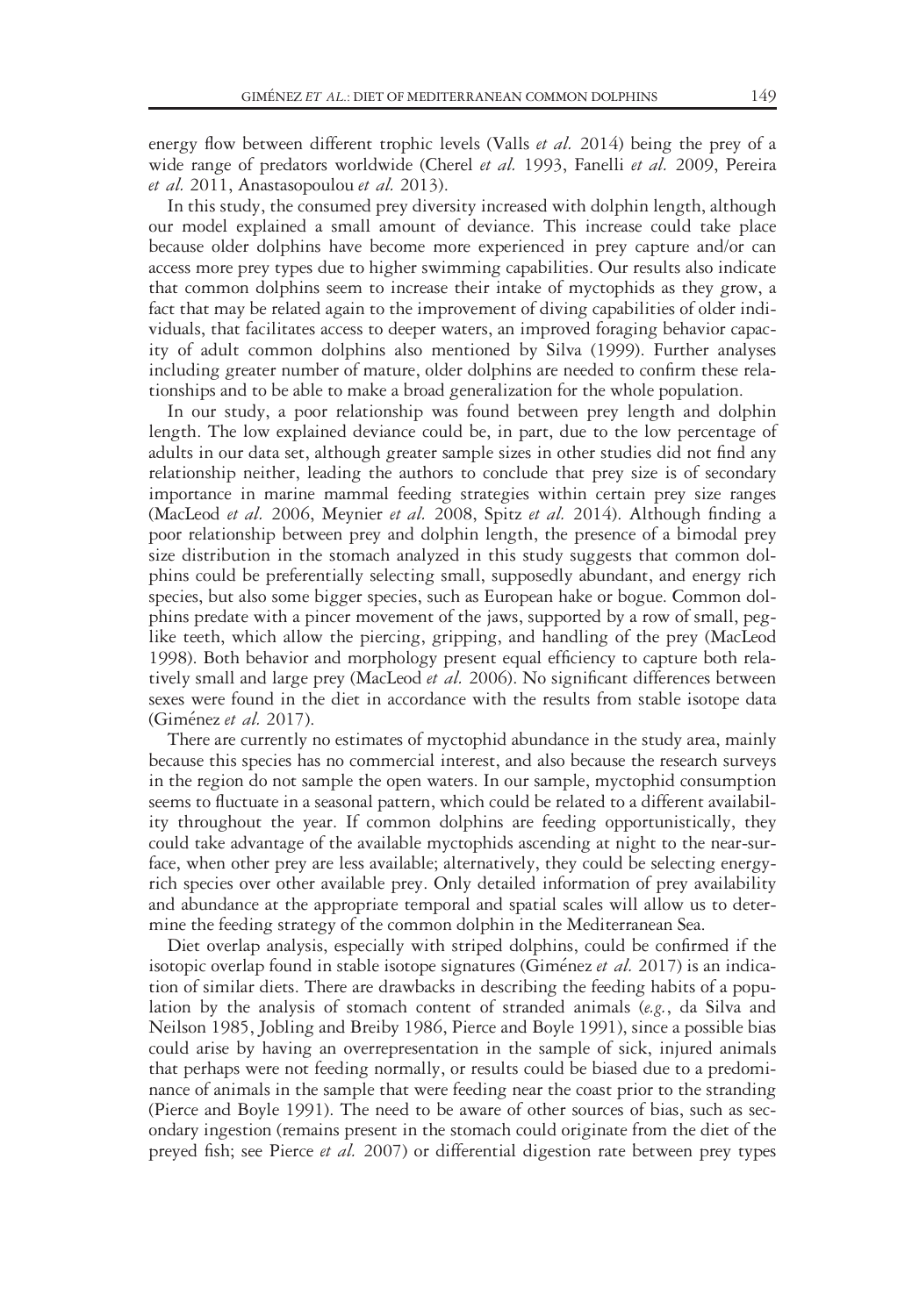(Pierce and Boyle 1991), have also been discussed. Nevertheless, recent studies have validated the utility of stomach content analysis, as being representative of the diet of healthy free-ranging individuals (Dunshea et al. 2013) and of the size spectrum of the prey eaten (Santos et al. 2013). This detailed diet information is the first step to assess the role of common dolphins in this marine ecosystem. Future studies must focus on the assessment of the consumption rates of this species in the area to be able to evaluate the degree of overlap with local fisheries and inform future sound management measures for the conservation of this endangered subpopulation. Nevertheless, more adult specimens should be analyzed to generalize the present results to the whole common dolphin population. Moreover, further research efforts also must be allocated to estimate the abundance and distribution of mesopelagic fish in the Alboran Sea and the Strait of Gibraltar. Ultimately, this information can be used for management purposes by building an ecosystem model and testing the effect of different fishing policies for the study area.

#### **ACKNOWLEDGMENTS**

This work was supported by Fundación Loro Parque, CEPSA (Compañía Española de Petróleos S.A.) and EcoCet Project from the Spanish Ministry of Economy and Competitiveness [CGL2011-25543]. JG and RdS were funded by a predoctoral and postdoctoral fellowship from the Severo Ochoa Programme for Centres of Excellence in R+D+I [SEV-2012-0262]. AM was funded by a postdoctoral fellowship from the Portuguese Foundation for Science and Technology [SFRH/BPD/64889/2009]. Thanks are due to the "Consejería de Agricultura, Pesca y Medio Ambiente" and the "Agencia de Medio Ambiente y Agua" of the "Junta de Andalucía" for the sample collection as a part of their program "Gestión sostenible del medio marino andaluz" and to CREMA (Centro de Recuperacion de Especies Marinas Amenazadas). Special thanks to Carlos Gutierrez-Exposito and Pauline Fabre for their help during the stomach content processing, Gema Hernandez-Milian and Lidia Nicolau for their help and advice with stomach content analysis, Silvia Monteiro for her statistical advice and Juan Moles for his valuable comments on the manuscript. Finally, we want to thank the anonymous reviewers for their comments that greatly improved the manuscript. The authors declare no competing financial interests.

#### LITERATURE CITED

- Amaha, A. 1994. Geographic Variation of the common dolphin, *Delphinus delphis* (Odontoceti: Delphinidae). Ph.D. thesis, Tokyo University of Fisheries, Tokyo, Japan. 211 pp.
- Amundsen, P. A., H. M. Gabler and F. J. Staldvik. 1996. A new approach to graphical analysis of feeding strategy from stomach contents data-modification of the Costello (1990) method. Journal of Fish Biology 48:607–614.
- Anastasopoulou, A., C. Mytilineou, E. Lefkaditou, et al. 2013. Diet and feeding strategy of blackmouth catshark Galeus melastomus. Journal of Fish Biology 83:1637-1655.
- Bearzi, G., R. R. Reeves, G. Notarbartolo-di-Sciara, et al. 2003. Ecology, status and conservation of short-beaked common dolphins Delphinus delphis in the Mediterranean Sea. Mammal Review 33:224–252.
- Bernal, A., M. P. Olivar, F. Maynou and M. L. Fernandez de Puelles. 2015. Diet and feeding strategies of mesopelagic fishes in the western Mediterranean. Progress in Oceanography 135:1–17.
- Boutiba, Z., and F. Abdelghani. 1995. Food of the common dolphin (Delphinus delphis, L.) in Algerian waters. European Research on Cetaceans 9:182.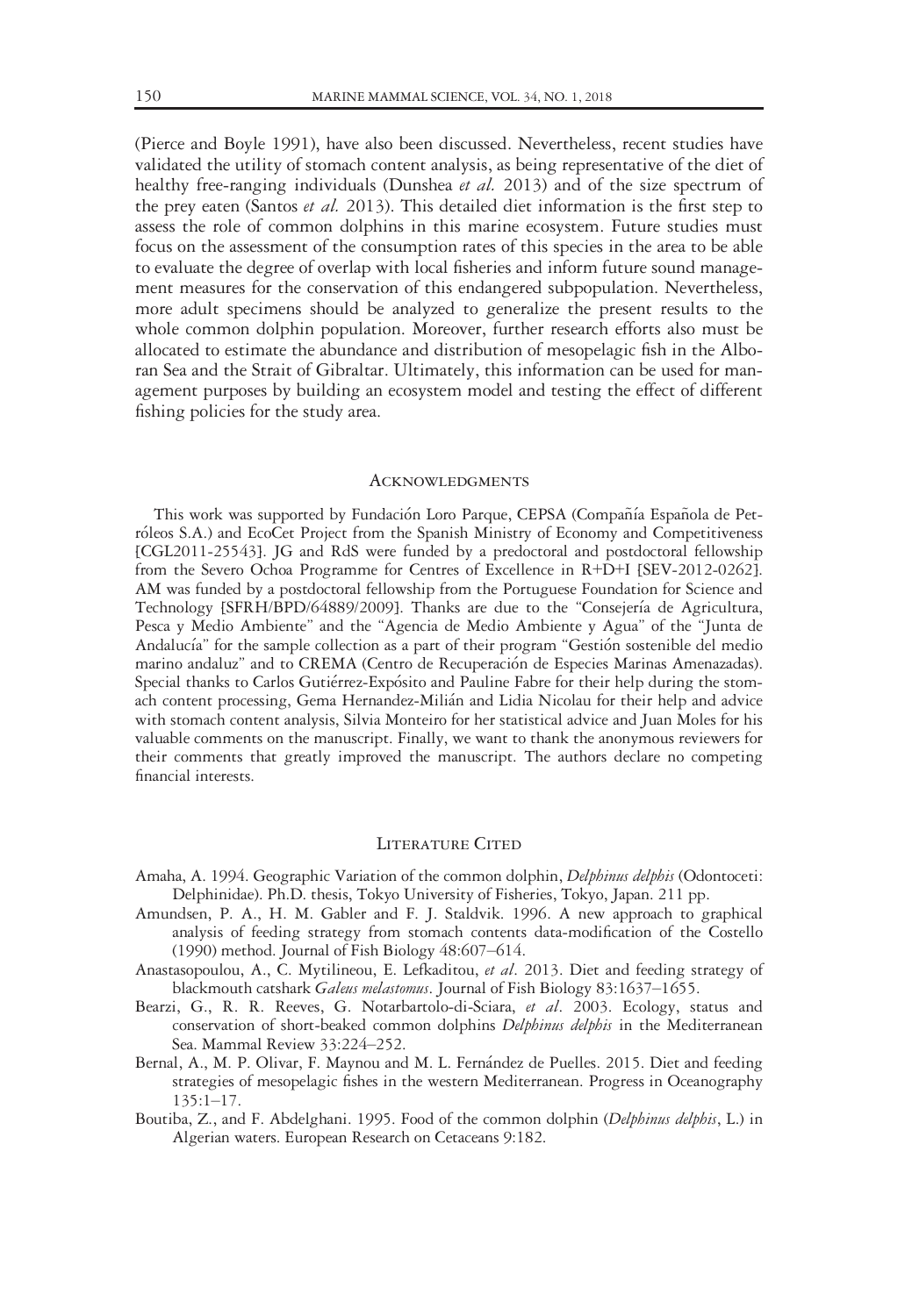- Brophy, J. T., S. Murphy and E. Rogan. 2006. The diet and feeding ecology of the shortbeaked common dolphin (Delphinus delphis) in the northeast Atlantic. IWC Scientific Committee document SC/61/SM14. 18 pp.
- Cañadas, A., and P. S. Hammond. 2008. Abundance and habitat preferences of the shortbeaked common dolphin Delphinus delphis in the southwestern Mediterranean: Implications for conservation. Endangered Species Research 4:309–331.
- Cañadas, A., and R. Sagarminaga. 1996. A long-term survey of distribution and dynamics of cetaceans along the south-eastern coast of Spain: Fourth year of research 1992–1995. European Research on Cetaceans 10:125–129.
- Canty, A., and B. Ripley. 2011. Boot: Bootstrap R (S-Plus) functions. R package version 1.3- 18. Available at [http://CRAN.R-project.org/package=boot.](http://CRAN.R-project.org/package=boot)
- Cherel, Y., C. Verdon and V. Ridoux. 1993. Seasonal importance of oceanic myctophids in king penguin diet at Crozet Islands. Polar Biology 13:355–357.
- Clarke, M. R., ed. 1986. A handbook for the identification of cephalopod beaks. Clarendon Press, Oxford, U.K.
- Collet, A. 1981. Biologie du dauphin commun Delphinus delphis L. en Atlantique Nord-Est [Biology of the common dolphin Delphinus delphis L. in the Northeast Atlantic]. Universite de Poitiers, Poitiers, France.
- Consoli, P., T. Romeo, P. Battaglia, L. Castriota, V. Esposito and F. Andaloro. 2008. Feeding habits of the albacore tuna Thunnus alalunga (Perciformes, Scombridae) from central Mediterranean Sea. Marine Biology 155:113–120.
- Costello, M. J. 1990. Predator feeding strategy and prey importance: A new graphical analysis. Journal of Fish Biology 36:261–263.
- da Silva, J., and J. D. Neilson. 1985. Limitations of Using Otoliths Recovered in Scats to Estimate Prey Consumption in Seals. Canadian Journal of Fisheries and Aquatic Science 42:1439–1442.
- Davison, P. C., D. M. Checkley, J. A. Koslow and J. Barlow. 2013. Carbon export mediated by mesopelagic fishes in the northeast Pacific Ocean. Progress in Oceanography 116:14– 30.
- de Stephanis, R., T. Cornulier, P. Verborgh, J. Salazar-Sierra, N. Perez-Gimeno and C. Guinet. 2008. Summer spatial distribution of cetaceans in the Strait of Gibraltar in relation to the oceanographic context. Marine Ecology Progress Series 353:275–288.
- Dunshea, G., N. B. Barros, E. J. Berens McCabe, N. J. Gales, M. A. Hindell, S. N. Jarman and R. S. Wells. 2013. Stranded dolphin stomach contents represent the free-ranging population's diet. Biology Letters 9(3):20121036.
- Evans, W. E. 1975. Distribution, differentiation of populations, and other aspects of the natural history of Delphinus delphis Linnaeus in the northeastern Pacific. Ph.D. thesis, University of California, Los Angeles, CA. 145 pp.
- Evans, W. E. 1982. Distribution and differentiation of stocks of *Delphinus delphis* Linnaeus in the northeastern Pacific. FAO Fisheries Series No. 5. Volume IV. Mammals in the seas. Food and Agriculture Organization of the United Nations, Rome, Italy. Pp. 45–66.
- Evans, W. E. 1994. Common dolphin, Delphinus delphis, Linnaeus, 1758. Pages 191-224 in S. H. Ridgway and R. Harrison, eds. Handbook of marine mammals. University Press, London, U.K.
- Fanelli, E., J. Rey, P. Torres and L. Gil De Sola. 2009. Feeding habits of blackmouth catshark Galeus melastomus Rafinesque, 1810 and velvet belly lantern shark Etmopterus spinax (Linnaeus, 1758) in the western Mediterranean. Journal of Applied Ichthyology 25:83– 93.
- Gimenez, J., A. Manjabacas, V. M. Tuset and A. Lombarte. 2016. Relationships between otolith and fish size from Mediterranean and north-eastern Atlantic species to be used in predator-prey studies. Journal of Fish Biology 89:2195–2202.
- Giménez, J., A. Cañadas, F. Ramírez, et al. 2017. Intra- and interspecific niche partitioning in striped and common dolphins inhabiting the southwestern Mediterranean Sea. Marine Ecology Progress Series 567:199–210.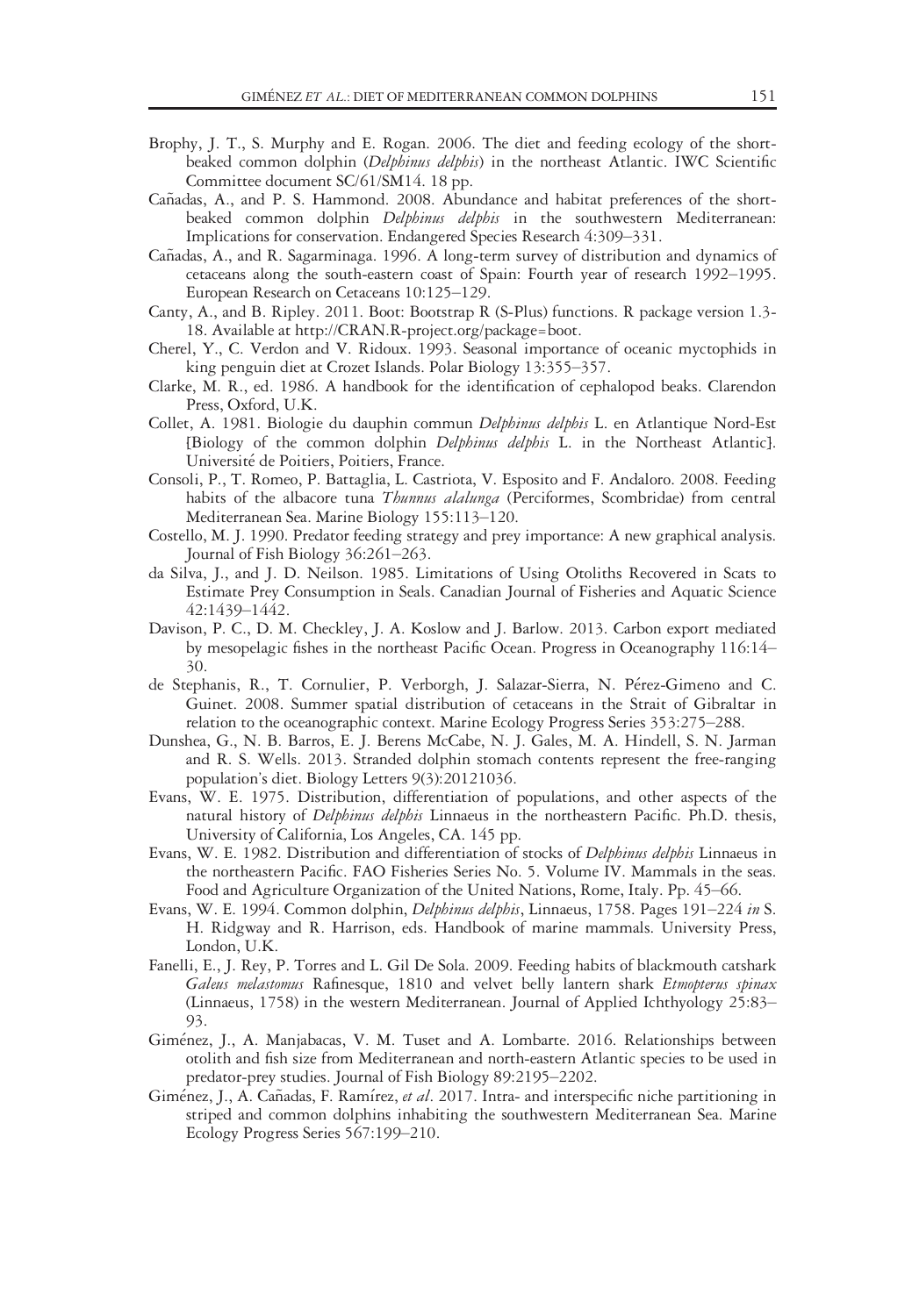- Goodyear, R. H., R. H. Gibbs, C. F. E. Roper, R. C. Kleckner, M. J. Sweeney, B. J. Zahuranec and W. L. Pugh. 1972. Mediterranean biological studies. Volume 2. Smithsonian Institution, Washington, DC. 278 pp.
- Härkönen, T. 1986. Guide to the otoliths of the bony fishes of the Northeast Atlantic. Danbiu ApS, Hellerup, Denmark.
- Hulley, P. A. 1984. Myctophidae. Pages 429–483 in E. Whitehead, P. Bauchot, M. L. Hureau, J. C. Nielsen and J. Tortonese, eds. Fishes of the north-eastern Atlantic and the Mediterranean. UNESCO, Paris, France.
- Hyslop, E. J. 1980. Stomach contents analysis—a review of methods and their application. Journal of Fish Biology 17:411–429.
- Jefferson, T. A., and A. J. Schiro. 1997. Distribution of cetaceans in the offshore Gulf of Mexico. Mammal Reviews 27:27–50.
- Jespersen, P., and A. V Taning. 1926. Mediterranean Sternoptychidae. Report of the Danish Oceanographic Expeditions 1908–1910 to the Mediterranean and Adjacent Seas 2 (A.12). 159 pp.
- Jobling, M., and A. Breiby. 1986. The use and abuse of fish otoliths in studies of feeding habits of marine piscivores. Sarsia 71(3–4):265–274.
- Kenney, R. D., P. M. Payne, D. W. Heinemann and H. E. Winn. 1996. Shifts in Northeast Shelf distributions relative to trends in Gulf of Maine/Georges Bank finfish abundance. Pages 169-196 in K. Sherman, N. A. Jaworski and T. Smada, eds. The Northeast Shelf ecosystem: Assessment, sustainability, and management. Blackwell Science, Cambridge, MA.
- MacLeod, C. D. 1998. Intraspecific scarring in odontocete cetaceans: an indicator of male 'quality' in aggressive social interactions? Journal of Zoology 244:71–77.
- MacLeod, C. D., M. B. Santos, A. López and G. J. Pierce. 2006. Relative prey size consumption in implications for prey selection specialisation. Marine Ecology Progress Series 326:295–327.
- McKinnon, J. 1994. Feeding habits of the dusky dolphin, Lagenorhynchus obscurus, in the coastal waters of central Peru. Fisheries Bulletin 92:569–578.
- Meynier, L., C. Pusineri, J. Spitz, M. B. Santos, G. J. Pierce and V. Ridoux. 2008. Intraspecific dietary variation in the short-beaked common dolphin Delphinus delphis in the Bay of Biscay: Importance of fat fish. Marine Ecology Progress Series 354:277–287.
- Milani, C., A. Vella, P. Vidoris, A. Christidis, G. Syllaios, E. Koutrakis and A. Kallianiotis. 2016. Abundance, distribution and diet of short-beaked common dolphins (Delphinus delphis, Linnaeus, 1758) in the North Aegean Sea, Greece. Pages 25-26 in D. S. Pace, B. Mussi and A. Vella, et al. Report of the 1st International Workshop "Conservation and Research Networking on short-beaked common dolphin (Delphinus delphis) in the Mediterraean Sea." Mediterranean Common Dolphin Working Group, Ischia Island, Italy, 13–15 April 2016.
- Murphy, S., and E. Rogan. 2006. External morphology of the short-beaked common dolphin, Delphinus delphis: Growth, allometric relationships and sexual dimorphism. Acta Zoologica 87:315–329.
- Natoli, A., A. Cañadas, C. Vaquero, E. Politi, P. Fernandez-Navarro and A. R. Hoelzel. 2008. Conservation genetics of the short-beaked common dolphin (Delphinus delphis) in the Mediterranean Sea and in the eastern North Atlantic Ocean. Conservation Genetics 9:1479–1487.
- Notarbartolo di Sciara, G., and J. Gordon. 1997. Bioacoustics: A tool for the conservation of cetaceans in the Mediterranean Sea. Marine and Freshwater Behaviour and Physiology 30:125–146.
- Olivar, M. P., A. Bernal, B. Molí, et al. 2012. Vertical distribution, diversity and assemblages of mesopelagic fishes in the western Mediterranean. Deep Sea Research Part I: Oceanographic Research Papers 62:53–69.
- Orsi Relini, L., and M. Relini. 1993. The stomach content of some common dolphins (Delphinus delphis L.) from the Ligurian Sea. European Research on Cetaceans 7:99–102.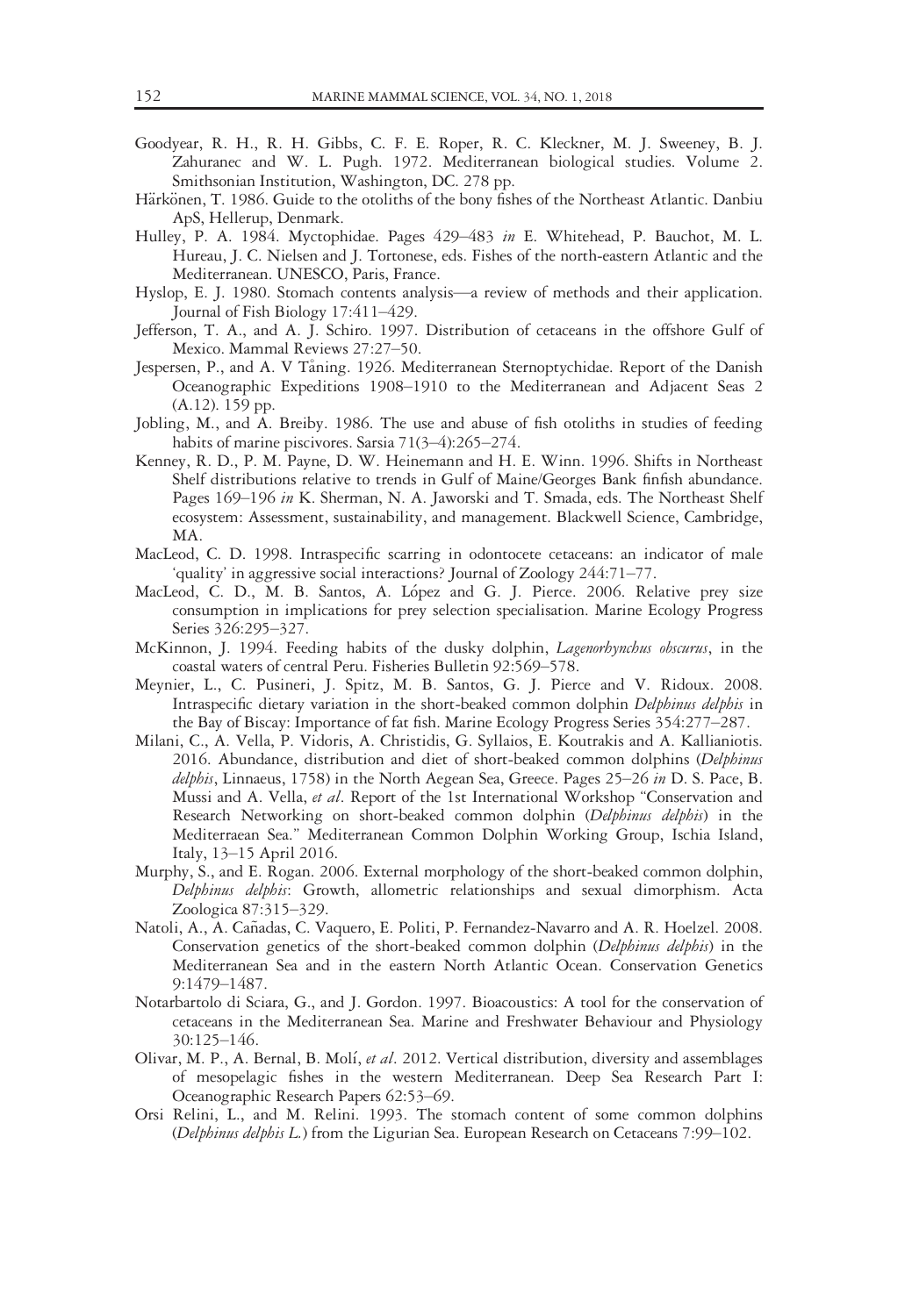- Palka, D., A. Read and C. C. Potter. 1997. Summary of knowledge of white-sided dolphins (Lagenorhynchus acutus) from US and Canadian Atlantic waters. Report of the International Whaling Commission 47:729–734.
- Pereira, J. N., V. C. Neves, R. Prieto, et al. 2011. Diet of mid-Atlantic Sowerby's beaked whales Mesoplondon bidens. Deep-Sea Research Part I: Oceanographic Research Papers 58:1084–1090.
- Perrin, W. F. F. 2002. Common dolphin. Pages 245–248 in W. F. Perrin, B. Würsig and J. G. M. Thewissen, eds. Encyclopedia of marine mammals. Academic Press, London, U.K.
- Pierce, G. J., and P. R. Boyle. 1991. A review of methods for diet analysis in piscivorous marine mammals. Oceanography and Marine Biology: An Annual Review 29:409–486.
- Pierce, G. J., M. B. Santos and S. Cerviño. 2007. Assessing sources of variation underlying estimates of cetacean diet composition: A simulation study on analysis of harbour porpoise diet in Scottish (UK) waters. Journal of the Marine Biological Association of the United Kingdom 87:213–221.
- Pusineri, C., V. Magnin, L. Meynier, J. Spitz, S. Hassani and V. Ridoux. 2007. Food and Feeding Ecology of the common dolphin (Delphinus Delphis) in the oceanic Northeast Atlantic and comparison with its diet in neritic areas. Marine Mammal Science 23:30– 47.
- R Core Team. 2016. R: A language and environment for statistical computing. R Foundation for Statistical Computing, Vienna, Austria.
- Reisser, J., M. Proietti, I. Sazima, P. Kinas, P. Horta and E. Secchi. 2013. Feeding ecology of the green turtle (Chelonia mydas) at rocky reefs in western South Atlantic. Marine Biology 160:3169–7319.
- Romero, M. A., S. L. Dans, N. Garcıa, G. M. Svendsen, R. Gonzalez and E. A. Crespo. 2012. Feeding habits of two sympatric dolphin species off North Patagonia, Argentina. Marine Mammal Science 28:364–377.
- Santos, M., I. German, D. Correia, et al. 2013. Long-term variation in common dolphin diet in relation to prey abundance. Marine Ecology Progress Series 481:249–268.
- Santos, M. B., G. J. Pierce and A. López, et al. 2004. Variability in the diet of common dolphins (Delphinus delphis) in Galician waters 1991-2003 and relationship with prey abundance. ICES CM 2004/Theme Session Q:09 (Recent advances in the oceanography and biology of the Iberian waters and adjacent shelf seas: Results from integrated multidisciplinary projects). Available at [http://www.ices.dk/sites/pub/CM%20Doccume](http://www.ices.dk/sites/pub/CM%20Doccuments/2004/Q/Q0904.pdf) [nts/2004/Q/Q0904.pdf](http://www.ices.dk/sites/pub/CM%20Doccuments/2004/Q/Q0904.pdf).
- Santos, M. B., C. Saavedra and G. J. Pierce. 2014. Quantifying the predation on sardine and hake by cetaceans in the Atlantic waters of the Iberian peninsula. Deep Sea Research Part II: Topical Studies in Oceanography 106:232–244.
- Shane, S. H. 1994. Occurrence and habitat use of marine mammals at Santa Catalina Island, California from 1983-91. Bulletin of the Southern California Academy of Sciences 93:13–29.
- Silva, M. A. 1999. Diet of common dolphins, *Delphinus delphis*, off the Portuguese continental coast. Journal of the Marine Biological Association of the United Kingdom 79:531–540.
- Spitz, J., E. Mourocq, J.-P. Leauté, J.-C. Quéro and V. Ridoux. 2010a. Prey selection by the common dolphin: Fulfilling high energy requirements with high quality food. Journal of Experimental Marine Biology and Ecology 390(2):73–77.
- Spitz, J., E. Mourocq, V. Schoen and V. Ridoux. 2010b. Proximate composition and energy content of forage species from the Bay of Biscay: high- or low-quality food? ICES Journal of Marine Science 67:909–915.
- Spitz, J., V. Ridoux and A. Brind'Amour. 2014. Let's go beyond taxonomy in diet description: Testing a trait-based approach to prey-predator relationships. Journal of Animal Ecology 83:1137–1148.
- Taning, A. V. 1918. Mediterranean Scopelidae (Saurus, Aulopus, Cholorphthalmus, and Myctophum). Report of the Danish Oceanographic Expeditions 1908–1910 to the Mediterranean and Adjacent Seas 2(A.7). 154 pp.